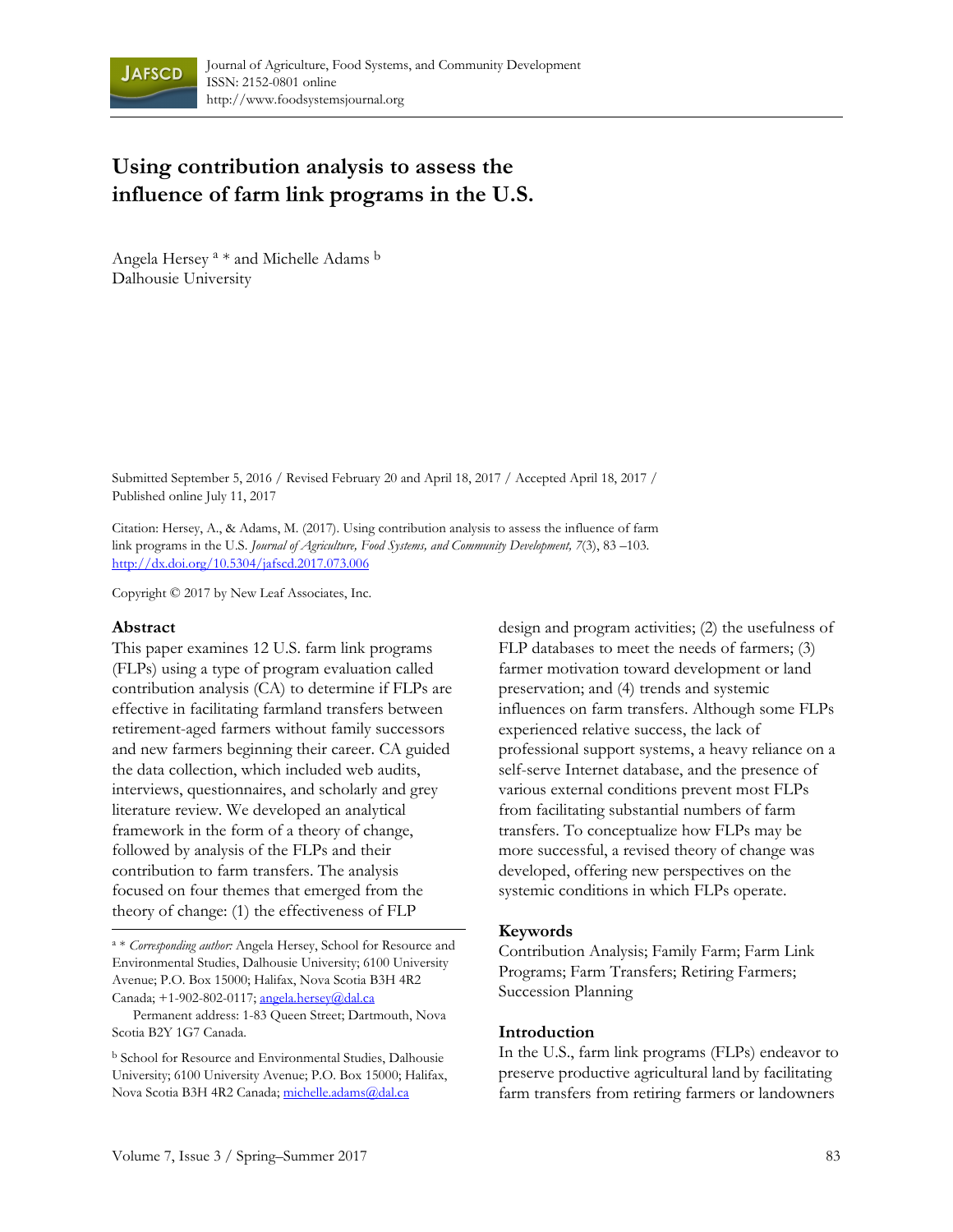to those starting a farming career (Hubbard, 2006). FLPs also look to other types of arrangements to support this transition, such as short- or long-term leases. Nonprofit organizations, universities, and outreach arms of government departments typically run FLPs, also known as 'land link' programs (Hubbard, 2006). Their overall intent is to keep farmland "in agricultural production while helping preserve rural communities and family farms in the face of ever-growing corporate interests" (Slack, 2013, p. 505). FLPs hope to enable farmers to retire comfortably, make affordable land accessible to beginning farmers, and limit the loss of farmland to development.

 The literature describes mostly what FLPs do and how they function (Goeller, 2012; Hubbard, 2006; Slack, 2013; Strange, Thompson, Prosch, & Johnson, 2003). Ingram and Kirwan (2011), however, explore the difficulties FLPs face through the lens of the challenges and ultimate dissolution of the Fresh Start FLP in Cornwall, U.K. They suggest that it is nearly impossible for FLPs to account for, and thereby mitigate, the 'social factors' that influence farm transfers, such as lack of trust between retiring and new farmers (Ingram & Kirwan, 2011). Their critique highlights the fact that research on the ultimate effectiveness of FLP efforts is lacking.

 The intent of our research was to evaluate the capacity of FLPs to facilitate various types of farm transfers while identifying barriers and challenges that may interfere with this goal. The research was undertaken using the program evaluation framework contribution analysis (CA). With CA as a guide, we analyzed literature and interview data from FLP staff in order to position FLPs in the broader scheme of farm transfers in the U.S. We also analyzed the environments in which FLPs operate to identify some general program design flaws as well as the ability of the programs to facilitate farm transfers effectively.

### **Literature Review**

Farmland occupies roughly 40 percent (914 million acres) of privately owned U.S. land (Daniels & Bowers, 1997; Nickerson, Morehart, Kuethe, Beckman, Ifft, & Williams, 2012). Total acreage, however, has decreased since the shift to industrial

agricultural production began in 1935 (U.S. Environmental Protection Agency [U.S. EPA], 2013). Large farms dominate agricultural production, and smaller family-run farms have been going out of business (Hamilton, 2005; Lyson, 2007). Each year up to 500,000 acres (202,343 hectares) of farmland is lost and developed. Between 1982 and 2010, about 24,125,400 acres (9,763,203 hectares) were lost (Farmland Information Center, 2013). As urban areas expand, the economic value of farmland increases (Kuethe, Ifft, & Morehart, 2011). In the 2000s, farmland values increased significantly (Gloy, Boehlje, Dobbins, Hurt, & Baker, 2011; Weber & Key, 2015), influencing the ability of new farmers to afford farmland. Moreover, three-quarters of new farmers do not come from a farming family who could help them access land and capital (Ahearn & Newton, 2009; Inwood, 2013; Inwood, Clark, & Bean, 2013; Mailfert, 2007).

 Urban sprawl—the expansion of urban and suburban areas onto rural land—can cause farmers to perceive development as inevitable, thus affecting their desire to update their agricultural model (Lindstrom & Bartling, 2003). "Farmers often feel discouraged from taking creative action to continue farming and are put in a financial situation where they need to sell quickly" (Lindstrom & Bartling, 2003, p. 2), so farmers often sell their farm for less than market value, a cycle that leaves farmers without adequate retirement income while encouraging continued suburbanization.

 Many aging farmers have no familial successors (Scott, Cameron, & Benjamin, 2010). Traditionally, farms are passed on to children as farmers approach retirement age, but the difficulties of farming encourage farmers' children to pursue other careers (Ball & Wiley, 2005). The average age of farmers in the U.S. is 58, up from 55 in 2002, and the number of farmers over 75 has increased 20 percent since 2002 (U.S. Department of Agriculture [USDA], 2007a, 2012). Without successors, farmers work well beyond traditional retirement age (Amshoff & Reed, 2005; Ball & Wiley, 2005), and without adequate succession plans, the future of their farms may be at risk.

 By 2019, about 10 percent (91.5 million acres or 37 million hectares) of farmland will change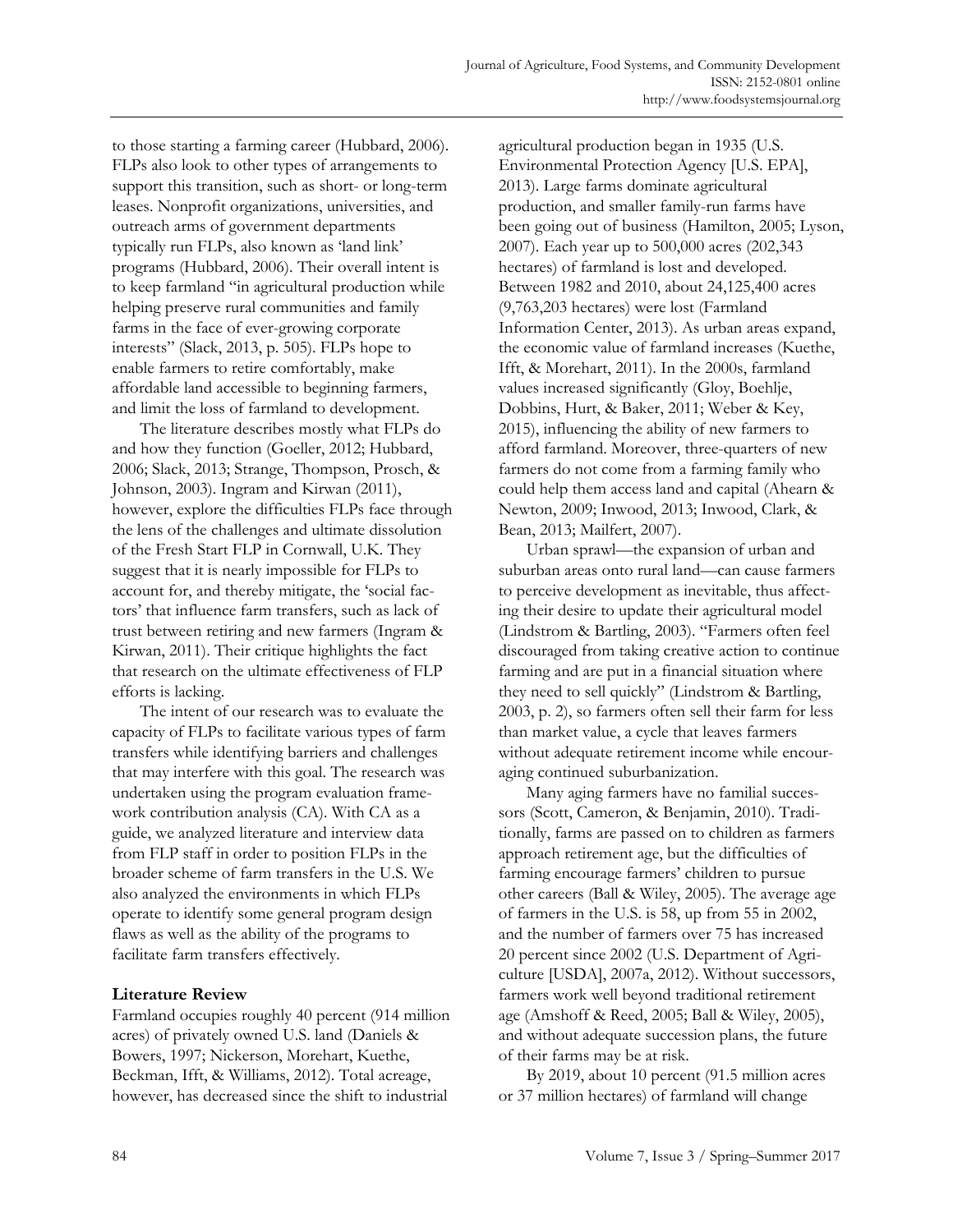hands (USDA, 2014). Many farmers will need to sell their farms, but to whom and for how much? Those wanting to enter farming often struggle with high start-up costs and obtaining land, despite their willingness to enter the profession (Ingram & Kirwan, 2011) and often cannot purchase land at a price that enables financial security for retiring farmers (Pitts, Fowler, Kaplan, Nussbaum, & Becker, 2009), thereby making farm transfers impracticable. When developers offer good prices for farmland, it is understandable that a farmer without a successor would sell land to finance retirement. Research that can help unpack the nuances of supporting more successful farm transfers is important to disrupt this trend.

### **Methods and Analytical Approach**

We based the methodological framework for this research on a Program Evaluation (PE) method called contribution analysis (CA), first developed by John Mayne in 2001 (Mayne, 2012). CA

accounts for the fact that external factors may have more of an impact on a program's observable outcome than the structured activities of the program itself (Shadish, Cook, & Leviton, 1991), and thus is based on the understanding that programs do not operate in a vacuum. In using CA, we conducted an initial round of data collection followed by preliminary analysis, which provided the foundation for the development of the key tool in CA, the theory of change (ToC) (Anderson, 2005). We then created the analytical framework, collected more data, and conducted another round of analysis, which informed a revised ToC. Use of the CA framework required information about the program and its outcomes, and also required incorporation of program-specific data. Table 1 outlines the standard stages of CA and how we applied each of them in this study, including deviations from standard CA procedures that were necessary for this study.

Initial data collection consisted of Internet

| <b>Stages of CA</b>                   | <b>Description</b>                                                                                                                         | <b>Function</b> | <b>Application and Deviations from CA</b><br>in this Study                                                                                       |
|---------------------------------------|--------------------------------------------------------------------------------------------------------------------------------------------|-----------------|--------------------------------------------------------------------------------------------------------------------------------------------------|
| 1. Establish attribution<br>problem   | Establish the research question;<br>determine what program elements<br>will be assessed                                                    | Description     | No major deviation                                                                                                                               |
|                                       |                                                                                                                                            | (Research)      | Included preliminary data collection to<br>improve initial understanding of farm link<br>programs' (FLPs') operations                            |
| 2. Develop theory of<br>change (ToC)  | Create a flow diagram of how the<br>program is theoretically supposed<br>to affect change                                                  | Description     | Extrapolated from preliminary findings to<br>develop a general, cross-program ToC                                                                |
|                                       |                                                                                                                                            | (Research)      | Included preliminary analysis to extrapolate<br>themes dominating the ToC                                                                        |
| 3. Gather information<br>on ToC       | Data collection related to the<br>program                                                                                                  | Research        | In this instance, content analysis and<br>further literature review relevant to themes<br>dominating the ToC                                     |
| 4. Assemble the<br>contribution story | Assess the validity of the ToC                                                                                                             | Analysis        | Reported the findings supporting the<br>identified themes in the ToC                                                                             |
|                                       | 5. Gather more evidence Identify research gaps and gather<br>data accordingly                                                              | Research        | Did not explicitly have a separate stage                                                                                                         |
| 6. Revise contribution<br>story       | Incorporate new data and reassess<br>its relationship to the ToC. Make<br>final conclusions in the form of a<br>statement of contribution. | Analysis        | Did not revise the contribution story.<br>Instead proposed a revised ToC with<br>stronger theoretical foundations based on<br>research findings. |

#### Table 1. Stages of Contribution Analysis (CA) and Applications in This Study of Farm Link Programs

*Note*: Adapted from Mayne, 2008.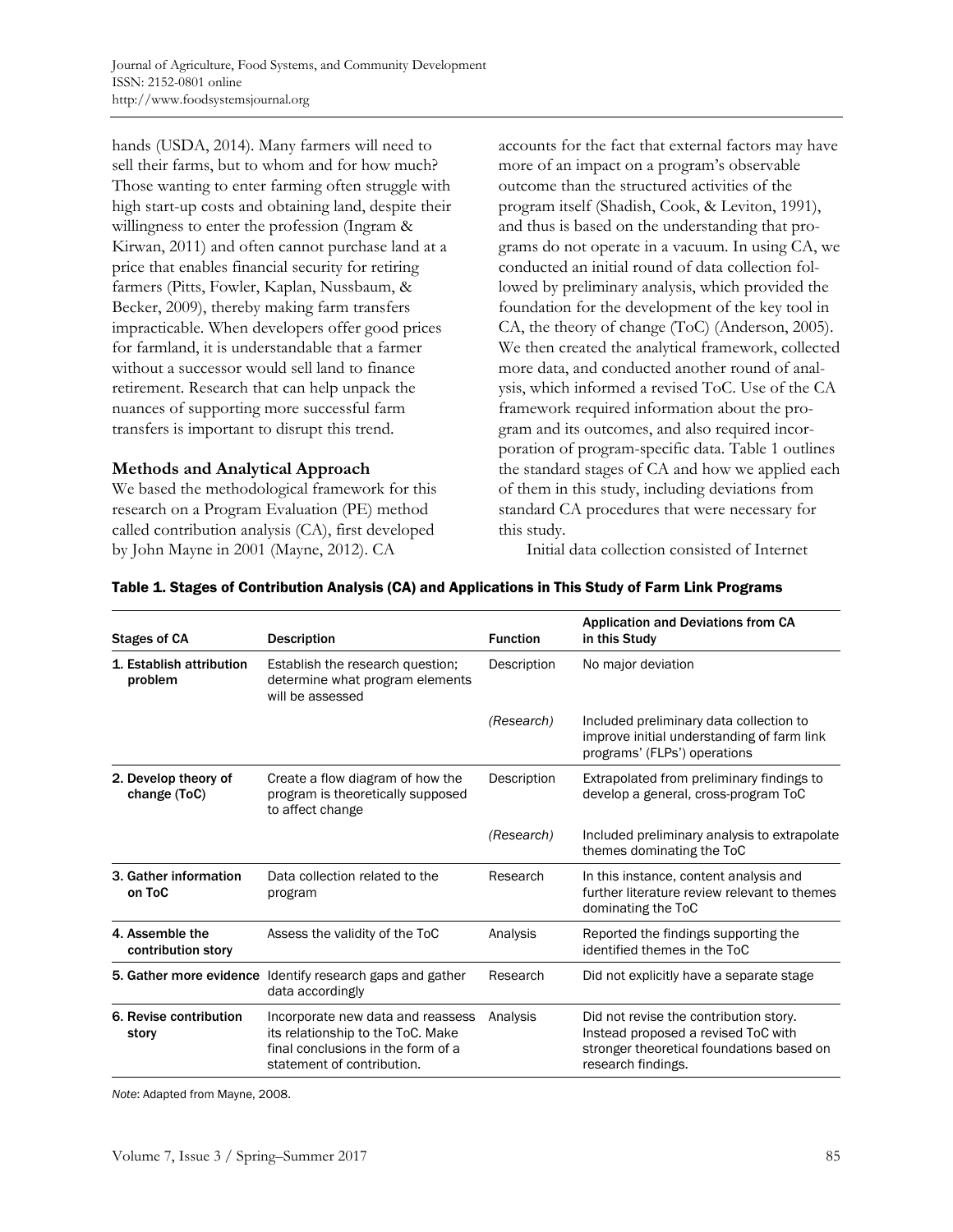searches for U.S. farm link programs. The researchers searched Google, using the search terms 'farm link programs,' 'land link programs,' and 'farm matching programs' to identify as many programs as possible. We reviewed each program website for information about process, intention, operational history, success metrics, contact information, and other relevant documentation. We then entered the information into a spreadsheet and developed a questionnaire to address information gaps such as budgets, staffing levels, and any governmental relationships. The questionnaire also included open-ended questions.

 To supplement publicly available information, we emailed participation requests to staff at 19 FLPs; 12 agreed to participate. Over a three-month period we collected data. Eight participants completed the questions in writing and submitted them by email; four chose a phone interview format. The researcher conducting the interview took notes throughout the phone interview and returned these to the participant for verification. We entered participant responses into tables and reviewed the data for significant trends and themes. We then conducted more research based on those trends and themes and used all data to produce the theory of change (ToC) (Table 2).

 We developed the ToC based on what we learned about FLPs as a category during the preliminary data gathering and initial analysis described above. Table 2 reflects the resulting ToC for FLPs. Each section of the table represents a specific stage in an ideal FLP farm transfer process, with the progress of each stage depending on the success of the previous stage. This ToC outlines the ideal process flow that should occur in an FLP.

 Four themes emerged from the ToC: (1) the effectiveness of FLP design and program activities; (2) the usefulness of FLP databases to meet the needs of farmers; (3) farmer motivation toward development or land preservation; and (4) trends and systemic influences on farm transfers. These themes guide the second round of data collection, providing context for the findings and structure for the contribution story (CS) (Delahais & Toulemonde, 2012; Lemire, Nielsen, & Dybdal, 2012), which is based on evidence collected about the themes emerging from the ToC. The CS can be described as a narrative explaining why the ToC is or is not accurate, and hence why the program is effective or ineffective. The ToC is tested by examining each theme in the context of how it affects FLPs and the land transfer process. The assumptions associated with each theme (Table 2) are challenged using literature and empirical data (interviews and/or questionnaires). This approach incorporates common practices found in other types of theory-driven evaluations, where the strength of a program is tested according to how well the components of the theory function (Mayne, 2001). Once the influence of each theme is understood*,* each theme can be discussed in relation to the others; how these influencing factors impact FLPs and farm transfers then can be better appreciated.

 At the CS development stage, program credibility and its contribution, if any, to observed outcomes are assessed (Mayne, 2008). The CS serves to validate, question, and explain the theory of change, and includes the primary empirical data and a review of relevant academic and grey literature. Specific to this research, the creation of the CS allows flaws within FLP functioning that prevent (or limit) success to be identified. The final result of the CS is a Statement of Contribution (SoC) (Mayne, 2008), which, in this case, clearly states if and how FLPs are contributing to land transfers. Several recommendations emerged that may help FLPs mitigate some of their operational challenges.

### **Evaluating Program 'Success'**

Determining what success means for FLPs warranted further inspection of each FLP's stated objectives. Each FLP included in this research has stated goals, which are described in Table 3.

# *Results and Analysis: How FLPs Affect Farm Transfers (the Contribution Story)*

The following section is the CS stage in CA. Discussing the major components of the ToC in more depth, we assess the validity of the ToC as based on evidence. To put it another way, we are answering the question, "How do the main components of the ToC contribute to the effectiveness of FLPs?" Below, we discuss the four themes drawn from the ToC in greater detail.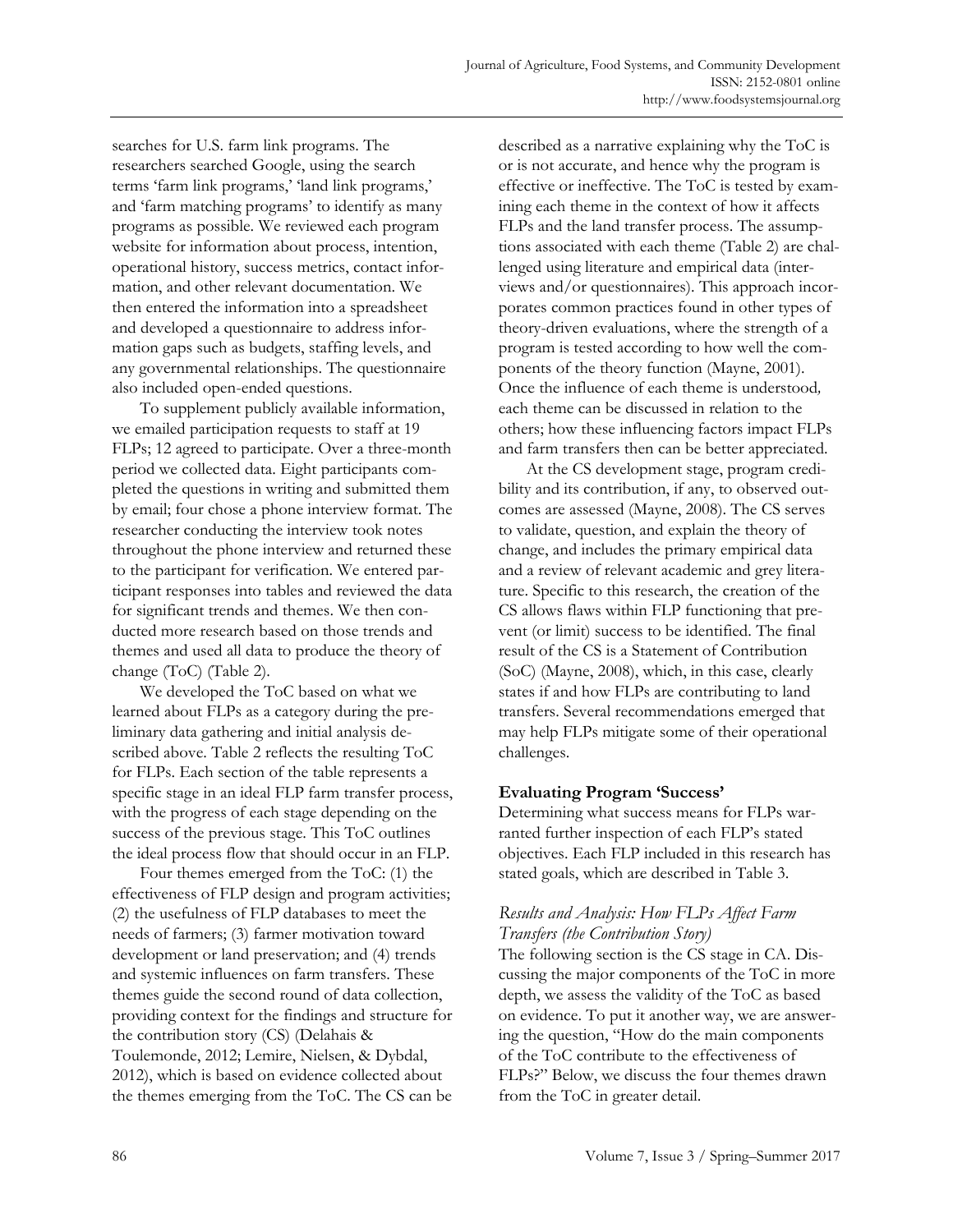| <b>Assumptions</b>                                                                                                                                                                                               | <b>Risks</b>                                                                                                                                                                                                                            |  |  |  |
|------------------------------------------------------------------------------------------------------------------------------------------------------------------------------------------------------------------|-----------------------------------------------------------------------------------------------------------------------------------------------------------------------------------------------------------------------------------------|--|--|--|
|                                                                                                                                                                                                                  |                                                                                                                                                                                                                                         |  |  |  |
| • A nonfamily member could succeed<br>instead.                                                                                                                                                                   | • The typical transfer process does not favor<br>nonfamily succession.                                                                                                                                                                  |  |  |  |
| • Farmers prioritize keeping their land in<br>production.                                                                                                                                                        | • Selling farmland for development is a<br>preferable or acceptable choice.                                                                                                                                                             |  |  |  |
| • FLPs can be a natural go-to place for<br>farmers seeking help with a farm<br>transfer.                                                                                                                         | • Farmers can engage in farm transfers<br>independently.<br>• Farmers seek assistance elsewhere.<br>• Farmers do not trust nonfamily members.<br>• Farmers do not know that FLPs exist and<br>may be able to help with a farm transfer. |  |  |  |
| • FLPs can help bring new entrants into<br>farming.                                                                                                                                                              | • Farms remain too expensive to purchase<br>despite FLP efforts, or farms do not meet<br>the criteria desired by the new entrants.                                                                                                      |  |  |  |
|                                                                                                                                                                                                                  |                                                                                                                                                                                                                                         |  |  |  |
| • All interested parties (seller and buyer)<br>use the database effectively.                                                                                                                                     | • The database is an inappropriate tool<br>and/or is underutilized.                                                                                                                                                                     |  |  |  |
| • Enough support is given to supplement<br>the use of the database.                                                                                                                                              | • Participants need more help than is<br>provided.                                                                                                                                                                                      |  |  |  |
| • Print resources can provide relevant and<br>appropriate guidance for farmers.                                                                                                                                  | • Print resources are not an acceptable<br>and/or appropriate medium for farmers.                                                                                                                                                       |  |  |  |
| • Workshops, etc. are useful learning tools<br>that augment FLP work.                                                                                                                                            | Workshops do not result in knowledge<br>$\bullet$<br>uptake or have limited effectiveness.                                                                                                                                              |  |  |  |
| • Marketing schemes are effective in<br>recruiting new and retiring farmers to the<br>FLP.                                                                                                                       | • Marketing schemes do not draw in<br>farmers to the FLP.                                                                                                                                                                               |  |  |  |
|                                                                                                                                                                                                                  |                                                                                                                                                                                                                                         |  |  |  |
| • Farmers have used FLP information<br>and/or resources.<br>• The database has been used<br>successfully.                                                                                                        | • Farmers do not use FLP information<br>and/or resources.<br>• The database is ineffective at initiating<br>matches.                                                                                                                    |  |  |  |
| • A potential match has been identified.<br>• Farmers are prepared to teach and begin<br>relinquishing control.                                                                                                  | • Personal differences prevent a farm<br>transfer.<br>• Farmers do not have the specialized<br>knowledge or support required to arrange<br>a nonsale partnership.                                                                       |  |  |  |
| • A potential match has been identified.<br>• Farmers are prepared to discuss a farm<br>transfer.<br>Farmers have access to appropriate<br>$\bullet$<br>professional assistance to help negotiate<br>a transfer. | • Personal differences prevent a farm<br>transfer.<br>• Farmers do not have the specialized<br>knowledge or support required to arrange<br>a farm transfer.                                                                             |  |  |  |
| • Farmers have used resources or<br>participated in workshops.                                                                                                                                                   | • Farmers are not prepared to implement<br>new knowledge.                                                                                                                                                                               |  |  |  |
| <b>Stage 4: Intermediate Outcomes</b>                                                                                                                                                                            |                                                                                                                                                                                                                                         |  |  |  |
| • The FLP was helpful.<br>Arrangements would have been made<br>$\bullet$<br>anyway.                                                                                                                              | • Personal or other issues prevented<br>arrangements from occurring.<br>continued                                                                                                                                                       |  |  |  |
|                                                                                                                                                                                                                  | <b>Stage 1: External Conditions</b><br>2. Farmland is at risk of being<br><b>Stage 3: Immediate Outcomes</b><br>mentorship or lease-to-own<br>lease-to-own arrangements                                                                 |  |  |  |

# Table 2. Theory of Change for a Farm Link Program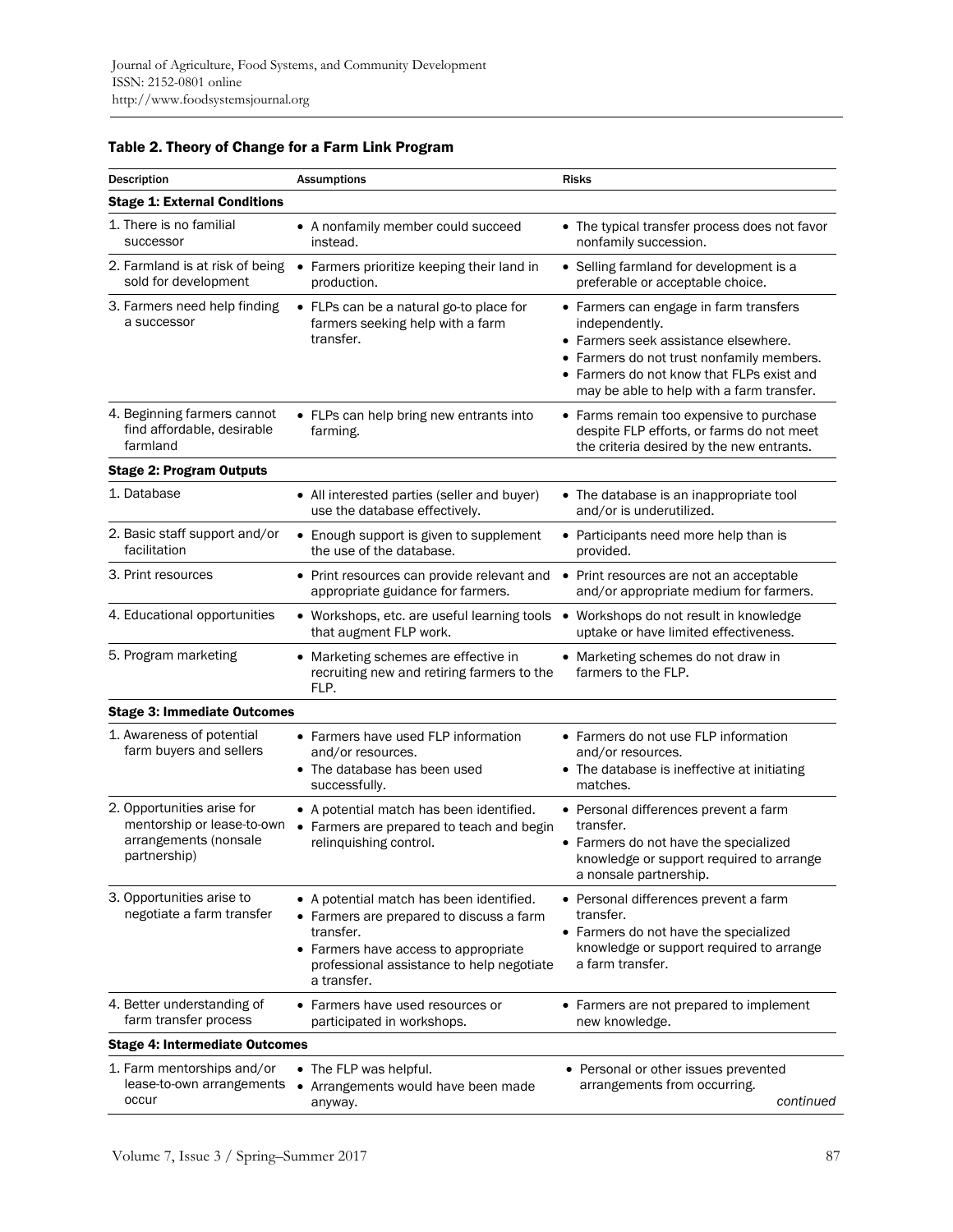| <b>Description</b>                                   | <b>Assumptions</b>                                                                                                       | <b>Risks</b>                                                                                                                                               |
|------------------------------------------------------|--------------------------------------------------------------------------------------------------------------------------|------------------------------------------------------------------------------------------------------------------------------------------------------------|
| 2. Farm transfers occur                              | • The FLP was helpful.<br>Farm transfers would occur anyway.                                                             | • Personal or other issues prevented<br>transfers from occurring.                                                                                          |
| 3. Retiring farmers are.<br>financially secure       | • Farm transfers adequately provide<br>farmers with enough money to fund<br>retirement.                                  | • Farmers are not able to sell the farm for<br>enough money to live comfortably in<br>retirement.                                                          |
| 4. Agricultural production is<br>sustained in region | • New farmers will maintain existing level<br>of production.                                                             | • New farmers engage in smaller-scale<br>farming, possibly part-time.                                                                                      |
| <b>Stage 5: Final Outcomes</b>                       |                                                                                                                          |                                                                                                                                                            |
| 1. Farm preservation                                 | Farms are transferred to a new farming<br>$\bullet$<br>generation.                                                       | • Farms are sold for development or left<br>fallow.                                                                                                        |
| 2. Rural employment                                  | The farming venture is successful and<br>$\bullet$<br>able to employ staff.<br>• Spin-off industries maintain viability. | • Farms are too small to require extra<br>staffing.<br>Farms are unsuccessful businesses.<br>Farms have difficulty finding qualified,<br>willing laborers. |
| 3. Farmland transferred to a<br>new generation       | Farms are sold to people for farming<br>$\bullet$<br>purposes.<br>Farmers retire financially secure.                     | • Farms are not transferred.<br>Farms are sold to people who choose to<br>٠<br>significantly downsize farming operations.                                  |

### Table 3. Stated Objectives of Farm Link Programs (FLPs) in This Study

| Program                                                                                      | Farm transfer as a stated<br>goal or service offered | <b>Farming opportunities</b><br>and other nontransfer<br>arrangements as a stated<br>goal or service offered | Land protection as a<br>stated goal or function                                         |
|----------------------------------------------------------------------------------------------|------------------------------------------------------|--------------------------------------------------------------------------------------------------------------|-----------------------------------------------------------------------------------------|
| Virginia Farm Link Program                                                                   | X                                                    | X                                                                                                            | Not explicitly, but the FLP is<br>part of the Office of<br><b>Farmland Preservation</b> |
| Pennsylvania Farm Link Program                                                               | X                                                    | X                                                                                                            | X                                                                                       |
| <b>Central New Mexico LandLink</b>                                                           | X                                                    | X                                                                                                            |                                                                                         |
| Iowa State University Beginning<br>Farmer Center: Ag Link                                    |                                                      | X                                                                                                            |                                                                                         |
| New York Farm Link                                                                           | X                                                    | X                                                                                                            |                                                                                         |
| Center for Rural Affairs: Land Link<br>Services (Nebraska)                                   | X                                                    | X                                                                                                            |                                                                                         |
| iFarm Oregon                                                                                 |                                                      | X                                                                                                            |                                                                                         |
| Colorado Land Link                                                                           | X                                                    | X                                                                                                            |                                                                                         |
| New Entry Sustainable Farming<br><b>Project Farmland Matching Service</b><br>(Massachusetts) |                                                      | X                                                                                                            |                                                                                         |
| New Jersey Farm Link Program                                                                 | X                                                    | X                                                                                                            |                                                                                         |
| Land Link Montana                                                                            | X                                                    | X                                                                                                            |                                                                                         |
| Ohio                                                                                         |                                                      | X                                                                                                            |                                                                                         |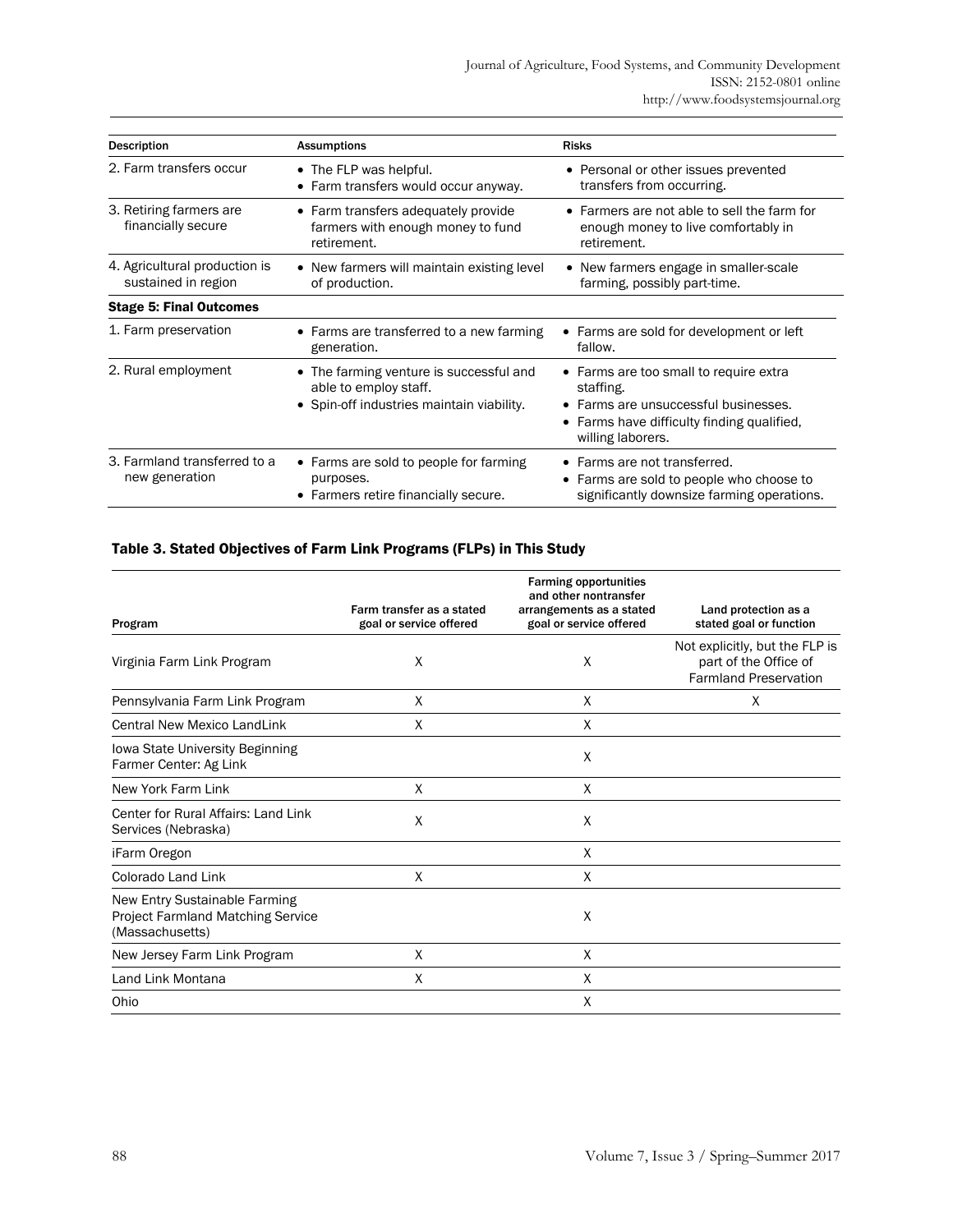*Effectiveness of FLP Design and Program Activities*  Each FLP has unique characteristics, which are identified and examined to understand their impact on program outcomes. Impact is specified as the number of successful matches, transfers, and/or leases resulting from program efforts. Three FLPs stand above the rest. Since the FLP came into existence, New York Farm Link reported 75 transfers and 500 farmers receiving services related to long-term transfers; the Iowa Ag Link program reported 68 farm transfers; and iFarm Oregon reported 35 transfers, including long-term lease agreements. The other programs that reported a specific number of transfers reported fewer than 10, while some could not provide a specific number because they did not keep such data. There were no consistent trends apparent in the data that could easily explain the differences in the number of farm transfers between programs, which indicates a need to further analyze and understand the programs at a more fundamental level.

 Notably, some FLP staff stated that programs should be evaluated on their ability to help establish any type of connection with potential farmers, not just on the number of successful transfers. However, program websites still specifically identify farm transfers as an important outcome (Table 3), in addition to helping establish other farming opportunities. Given that programs were created to support land transfers, in addition to these other types of connections,<sup>1</sup> the term 'transfer' will hereafter include sales, leases, and other forms of longer-term partnerships.

**Budgets and funding.** FLPs rarely operate as the sole activity or focus of an organization. When asked about the yearly budgets of FLPs, most participants could provide only an approximate dollar amount. The budgets of the surveyed FLPs range from none<sup>2</sup> to over US\$120,000 per year. Most budgets were between US\$15,000 and US\$50,000 (eight out of 12); much of this money went to pay-

but the work was being done by staff anyway.

 $\overline{a}$ 

ing staff.

 An important finding was that neither levels nor sources of funding corresponded with the number of transfers. For example, a program that reported a budget of US\$120,000 had zero matches associated with the program, while a program reporting a high number of matches had a budget of approximately US\$45,000 per year. A young program also reported a high number of matches while operating with a budget of only US\$30,000. Sources of funding—mainly from the government, university funding, and private donations—did not correspond with program success. Some programs charged a user fee to new farmers, but this was not typical. Retiring farmers were not charged a fee in any of the study programs.

**Staffing.** Staff levels at all programs are minimal: three programs have only one full-time staff member, and nine have only a part-time staff member. Aiming to learn from existing FLPs to design a well-functioning FLP in Montana, Hubbard (2006) considered the day-to-day role and function of staff in FLPs: "It is no surprise that these understaffed programs facilitate matches as efficiently as possible by publicizing the information and resources, hoping their participants will utilize them well" (p. 20). The energy needed to actively initiate matches is not always available to staff. However, even understaffed programs have been relatively successful, suggesting that success and funding are not necessarily related. This finding suggests that further investigation is needed to better understand the specific nature of program features that are most commonly linked to success.

 **Program focus.** FLPs all operate on similar principles. Therefore, variations in the number of transfers may result from differences in the organizations that run FLPs, or from the influence of the other services the organization offers.<sup>3</sup> Additional services that FLPs provide can be divided into three categories. The first is farmer education and includes business planning, educating on farming

 $\overline{a}$ 

<sup>1</sup> Some FLP staff included any type of connection made between farmers (e.g. long-term leases, partnerships, or landshare arrangements) within their definition of 'transfer.' 2 One program reported that it was operating at a loss—its organizational budget did not allocate any funds for FLP work,

<sup>3</sup> FLPs generally operate as one segment of an organization that offers numerous services and programs. All FLPs that participated in this research were run simultaneously alongside other programs and services offered by their respective umbrella organizations.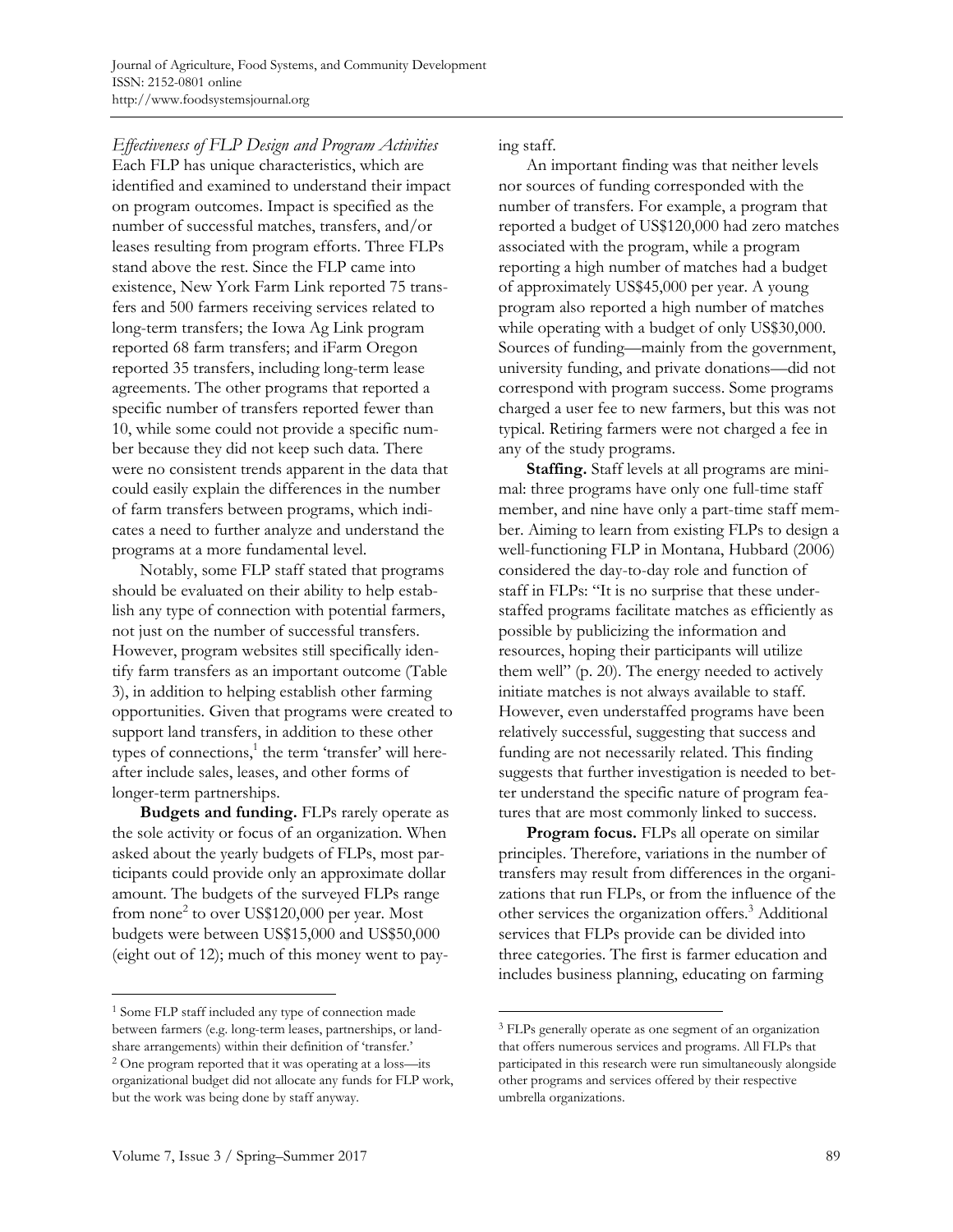issues, and/or providing additional educational resources to farmers. The second category of services encourages social and political engagement and includes the operation of farmers markets and development of consumer information and resources, policy formation or government lobbying, and/or rural development work. The third category relates to land issues such as preservation, conservation, and zoning.

 Of the three programs that declare the most number of matches to date, two strongly focus on farmer education. The third program has some focus on education for farmers, and some on broader social and political engagement activities. None of the three are concerned explicitly with land conservation. That these three FLPs focus on education and broader social and political activities is not necessarily the cause of their relative success; other FLPs also participate in these types of programming activities, yet do not have success rates comparable to these three. Therefore, it is difficult to attribute those successes to one replicable program characteristic.

 Given the small number of farm transfers made through the 12 FLPs surveyed, even including those reporting higher transfer rates, it appears that FLP transfers are responsible for only a minority of farm transfers or start-ups. According to the USDA*,* 291,329 new farms started between 2002 and 2007, making up about 13 percent of all farms in production during those years (USDA, 2007b). It is unclear whether these farms were transferred to family or nonfamily members, or were entirely new farming operations starting up on previously unfarmed land. The relatively small influence that FLPs have on the overall number of farm transfers raises the question of what wider issues may also be influencing low transfer rates among FLPs. This part of the CS suggests that present program designs may be inadequate to influence land transfers. As the CS is developed*,* a clear portrayal of what FLPs do with limited staff and financial resources will underpin the overall understanding of the potential impact of FLPs. The limited influence on farm transfers is clear, but is this the whole story? The following three sections endeavor to uncover some specific challenges that may be linked to poor outcomes for FLPs,

what additional factors may need to be considered, and what modifications could be made to improve FLP success.

# *Usefulness of FLP Databases to Meet the Needs of Farmers*

Questionnaire and interview results indicate that FLPs place a heavy emphasis on database use. Participants indicated that these databases automated much of the FLP matching process. The database set-up differs in each case, but many participants indicated that they allow automated emails or contact information to be sent to a farm seller or seeker under certain conditions. Some programs screen participants and facilitate initial contacts between parties. That FLP staff rely so heavily on databases to facilitate matches is, therefore, worth examining, as their usefulness and the level of uptake on the part of users are likely significant factors in the success of FLPs.

 Participants (staff who completed the interview or questionnaire) reported significantly more farm seekers than sellers using these databases. Several participants observed that the farm seekers drive the program, as they are the more eager of the parties. Two FLPs directly encouraged retiring farmers to be the main drivers of the process by initiating contact with potential buyers. Goeller (2012) also noted a disproportionate number of farm owners (fewer) and farm seekers (more) listed in FLP databases, although it is usually free for landowners to register, while seekers often have to pay a fee. The limited use of these programs by retiring farmers signifies a potential problem. It is possible that retiring farmers are less interested in engaging with an FLP that requires submission of an online form to begin the matching process. Therefore, it may be problematic that FLPs rely so heavily on databases to facilitate matches between farmers. These issues are discussed further below.

**Farmers and Internet use.** The body of literature that explores how farmers use the Internet is fairly homogeneous in its observations and conclusions (Briggeman & Whitacre, 2010; Charatsari & Lioutas, 2013; Chiu, Cheyney, Ramirez, & Gerr, 2015; Howell & Habron, 2004; Stenberg & Morehart, 2007). While most farmers do have a personal computer (Briggeman &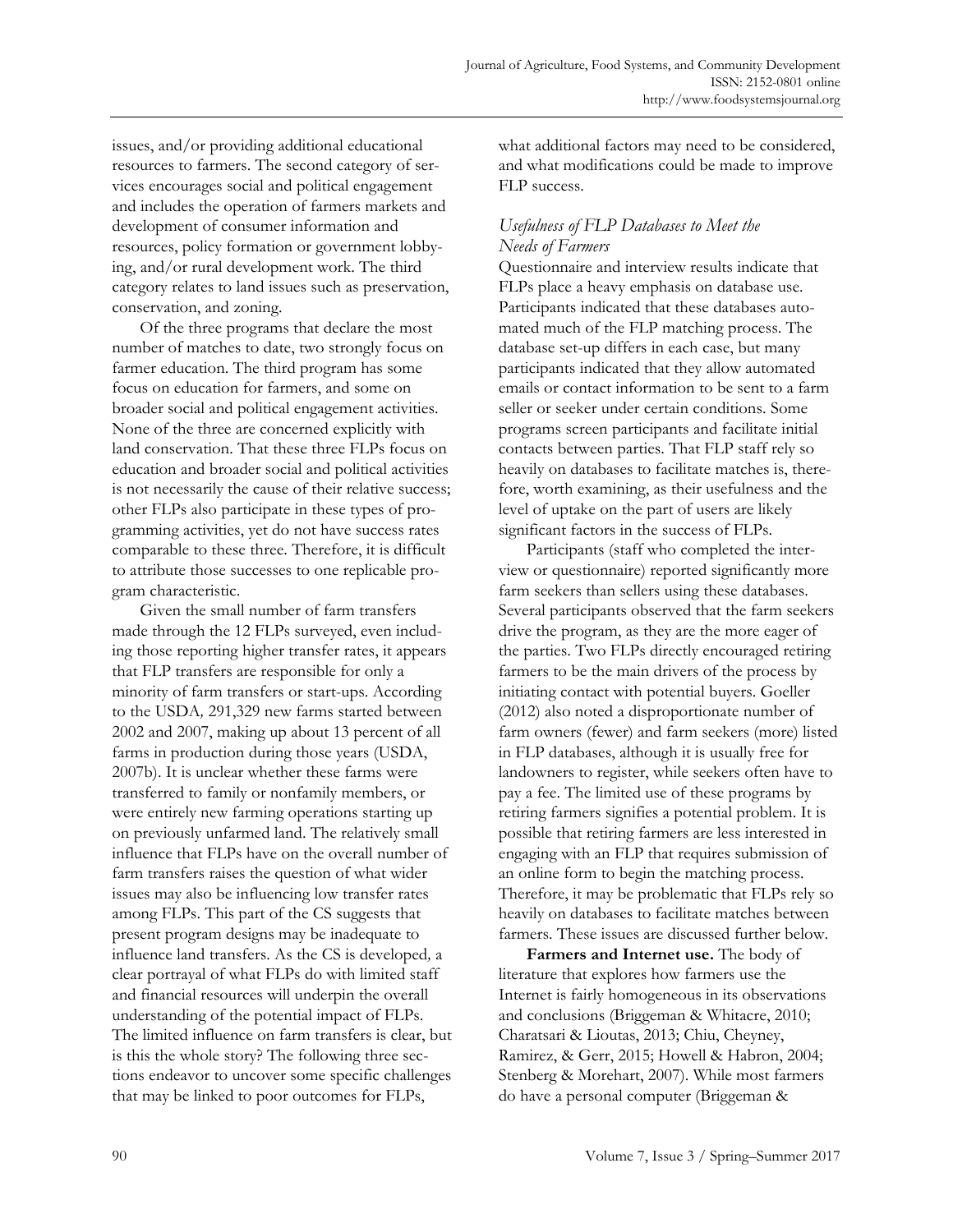Whitacre, 2010), the scope and scale of Internet usage depend predominantly on things like farm size (Briggeman & Whitacre, 2010; Mishra & Park, 2005; Stenberg & Morehart, 2007), income level, education, and age (Stenberg & Morehart, 2007).

 Computers are used fairly often for farm business-related tasks (Mishra & Park, 2005). In the early days of the Internet, however, the rate of its regular use for daily farm business tasks was much lower than that of other businesses of similar size (Warren, 2004). Since then, the literature suggests that activities such as sourcing information, email, online banking, and purchasing and/or selling goods are minimal and not universal among farmers (Charatsari & Lioutas, 2013; Chiu et al., 2015; Taragola & Van Lierde, 2010). This lack of use is not due to limited rural access: by 2011, about 60 percent of rural residents had access to high speed Internet, compared to 70 percent of urban residents (U.S. Department of Commerce, 2011). Although the rate of farmer Internet use is increasing (USDA, 2013), rural farmers still lag behind those in other sectors (Khanel & Mishra, 2013). Limited Internet use among farmers is not necessarily a problem, unless the Internet is used as a "default medium for knowledge transfer, commerce, etc." (Warren, 2004, p. 380), thus leaving some farmers at a disadvantage.

 There are legitimate reasons why Internet adoption has been slower among aging farmers; FLPs need to understand these issues. "Older operators are less likely to adopt the internet" (Briggeman & Whitacre, 2010, p. 573). Studies consistently show a clear negative correlation between age and Internet use in farmer business (Howell & Habron, 2004; Stenberg & Morehart, 2007), and a 2015 study by Chiu et al. investigating where farmers got health and safety information shows the Internet to be a least trusted source of information among farmers of all ages. While farmers may have computers and Internet access, they may not use them as a business tool or a source for business-related information (Chiu et al., 2015; Stenberg & Morehart, 2007). Varble, Secchi, and Druschke (2016) suggest that those farmers who do use the Internet more extensively—such as for business communications and sourcing information—would be considered 'innovators,'

suggesting that the use of the Internet for these purposes is not the norm for farmers. Such conditions provide plausible explanation for why the FLP databases are sparsely populated with farm owners.

 **Personal security on the Internet.** Older farmers are concerned that personal information will not remain secure on the Internet (Briggeman & Whitacre, 2010; Warren, 2004), more so than other population groups (Stenberg & Morehart, 2007). FLP staff have noted this concern and emphasized the need to take extra care to protect contact information stored in FLP databases to alleviate farmers' concerns about security. FLPs need to improve farmer confidence that their personal information is secure.

 **Perceived usefulness of the Internet.** Hubona and Geitz (1997) suggest that any type of technology adoption process requires the potential adopter first to perceive the technology as useful and easy to use. This positive (or negative) perception determines adopter attitude toward the technology, which in turn drives his or her intention to use it (or not). Research suggests that farmers often are not aware of how they can benefit from using the Internet (Taragola & Van Lierde, 2010), and their "lack of perceived need for the internet" (Briggeman & Whitacre, 2010, p. 581) will prevent its use. In addition, "farmers are more skeptical of the quality of the internet as compared with that of face-to-face information diffusion" (Charatsari & Lioutas, 2013, p. 122), and believe that the Internet is not actually a suitable replacement for traditional methods of conveying information to farmers (Ballantyne, 2009).

 In the case of FLPs, the online database and automated functions such as email have replaced the human-to-human interaction and information exchange that are more comfortable and familiar to farmers. Interestingly, various interviewees were aware of this issue and suggested that farmers still make connections primarily via their own networks of friends, family, and acquaintances. Interviewees accepted that using a program like an FLP is not a typical way to sell a piece of property, and that despite the best efforts of FLPs, farmers wishing to sell their land will look to more traditional avenues (e.g., lawyers and real estate agents). To be more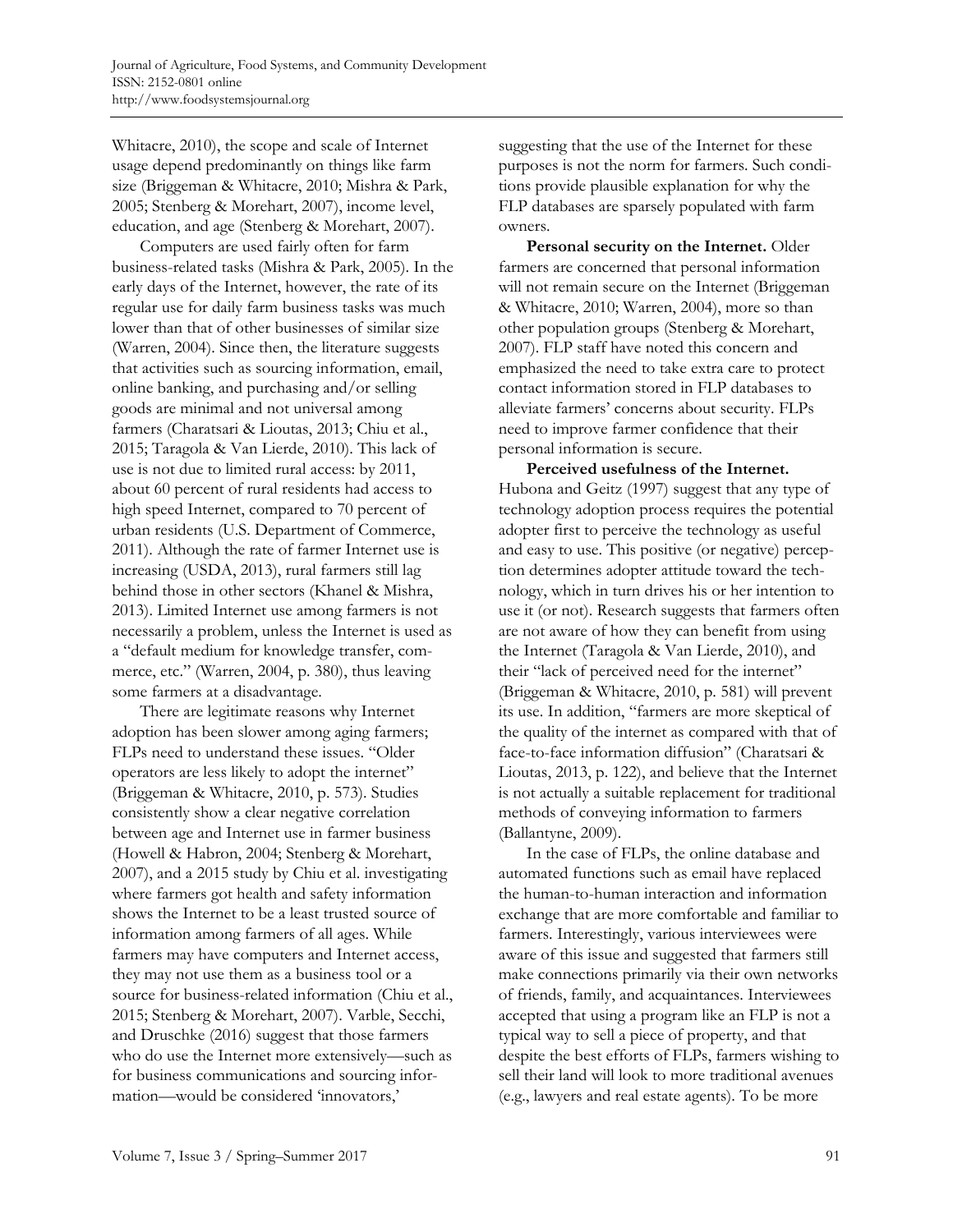successful, FLPs may need to invest in more traditional communication methods including, ideally, more face-to-face contact. One opportunity could be to arrange networking sessions in hub locations that involve both buyers and sellers and a form of facilitated interaction. Other industrial sectors seeking to development relationships between disparate actors have used this "speed-dating" approach with considerable success (Liu, Adams, Cote, Geng, & Li, 2016), thus demonstrating the potential for such events.

## *Farmer Motivations Concerning Development and Land Preservation*

Data analyses suggest that FLPs assume that farmers prefer their farmland to be kept in production and that it is only the difficulty of transferring the farm that prevents it from being used for continued agricultural production. These assumptions are simplistic, as complex economic, personal, and geographic factors influence farmers' decisions about the future use of their farmland. Farmland is a financial asset and can be a source of income during retirement; it is a potential home during retirement; it is a place filled with sentimental value for many farmers (Mishra, El-Osta, & Johnson, 2004); and in many cases, it is a legacy (Duffy, 2011). The services FLPS offer may not address the reasons a farmer might decide to sell farmland.

 **Financial considerations.** Farmers considering selling land take into account things like their health, age, children's interest in farming, opportunity for nonfarm occupation, and desire to relocate (White, 1998). Financial needs strongly motivate farmers' decisions about their land; in many cases, farmer financial needs are better served by selling the land at development prices (Zollinger & Krannich, 2002) than by passing it on to subsequent generations (Pitts et al., 2009). A farmer facing unfavorable farming conditions, such as sprawl, may consider transferring to a family member who has expressed interest in taking over the family farm, but not to a nonfamily member (Zollinger & Krannich, 2002) because "farmers may feel that the child who has been planning to take over the farming operation should have the right to attempt farming operations in the current area or sell the operation for non-agricultural land

use" (Zollinger & Krannich, 2002, p. 459). If there is no family member to take over the farm, however, the farmer may simply sell the land for nonagricultural uses (Zollinger & Krannich, 2002) or hold onto the land as long as possible (Duffy, 2011). For FLPs, this means that some decisions regarding farm sales have little to do with the farmer's ability to find a buyer. These common tendencies of retiring farmers may prevent farmland from becoming available to new farmers, thus limiting the rate of possible transfers.

 If the farm owner is interested in selling to a new farmer, pricing can make selling difficult. Retiring farmers seek to profit enough to make retirement comfortable, but to keep the land undeveloped and in production, the asking price must be affordable for the new farmer (Pitts et al., 2009). Without a family successor, farmers may feel it is not worth the effort to find a successor if they believe market, community, or geographical conditions are poor. Alternatively, a farmer may simply not be willing to put the farm on the market for a nonfamily member to purchase (Duffy, 2011). This presents a question of convenience: when faced with various options, will a farmer opt for the simplest type of sale?

 **Sentimental attachment to family farmland.** Money may not be the only important factor in the decision to sell farmland. Farmers can have a sentimental attachment to their land and feel that it is part of their identity (Gasson & Errington, 1993). For some, the possibility that their children will not take over the farm may produce a deep sense of loss (Dessein & Nevens, 2007). Their attachment to the land and their history on it can affect how likely they are to try to keep the land in production (Kuehne, 2013). Because the link between how farmers define their identity and the decisions they make about their land is poorly understood (McGuire, Morton & Cast, 2013) it raises the possibility that some farmers would avoid succession planning as a self-identity preservation tactic; that is, being unable to accept that their farm will, or should, be transferred, a farmer may delay developing a succession plan and thus keep their farming identity intact. What is known, however, is that farmers who choose to develop succession plans do have a desire to see their land continue to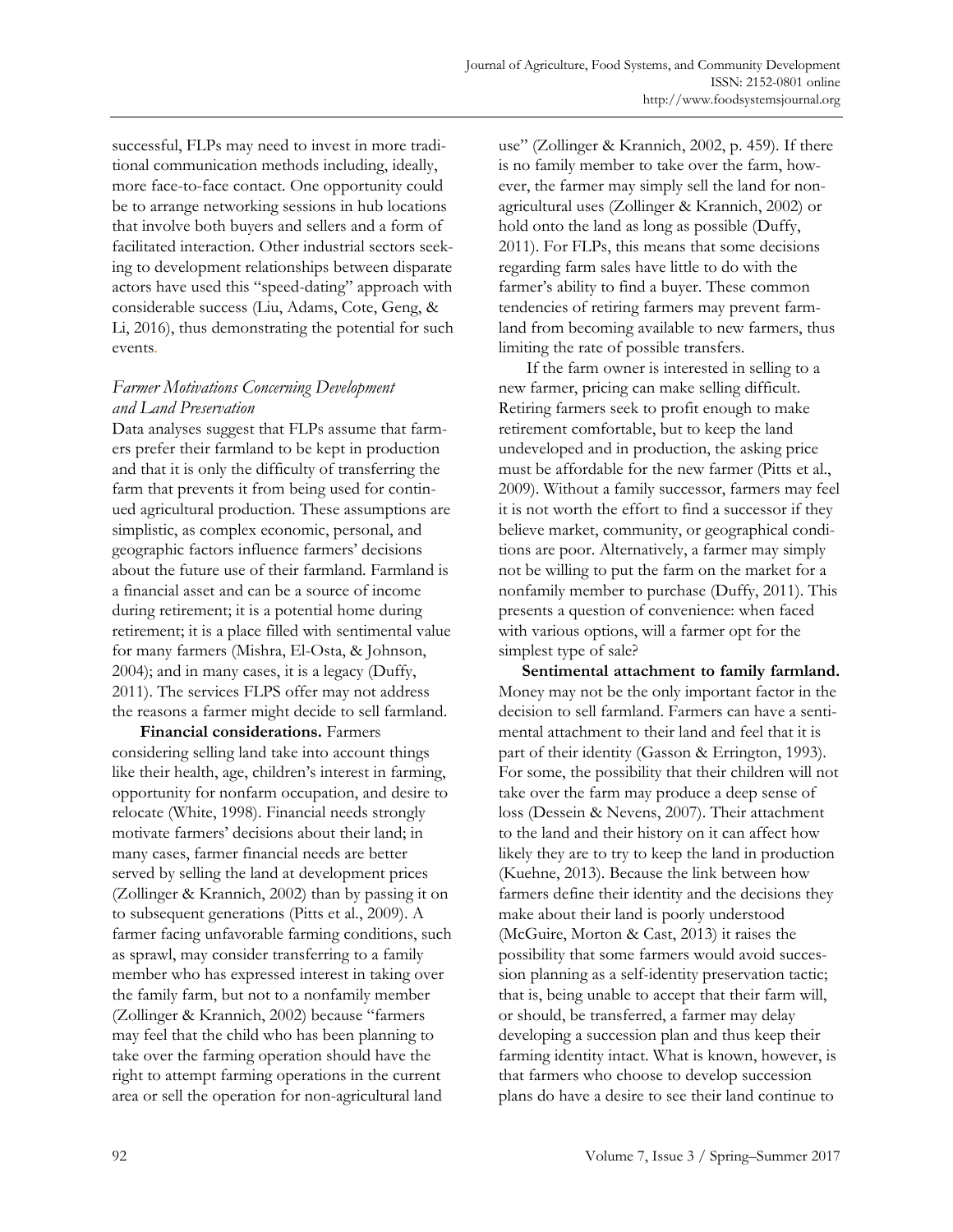be used for agriculture (Darnhofer, 2010; Higby, Ruhf, & Woloschuk, 2004). The absence of succession planning will likely limit the likelihood that farmers will be able to transfer their farms, thus undermining the possibility of its continued use as farmland (Pitts et al., 2009).

 **Urbanization considerations.** Urban and suburban encroachment results in decreased output and productivity for remaining farms and, over time, a higher amount of idle farmland (Daniels & Bowers, 1997; Thompson & Prokopy, 2009). In a phenomenon known as 'impermanence syndrome,' when farmers assume that their land will be developed eventually, they reduce their investments in soil health and their production capacity wanes (Daniels & Bowers, 1997; Olson, 1999). Farmers adapt to urban encroachment with 'negative adaptation'; they attempt to maintain business as usual, but eventually they close the farm business (Johnston & Bryant, 1987; Sharp & Smith, 2003). External pressures, then, further affect the circumstances under which farmers operate and make decisions about farmland preservation or development. If an FLP works under the expectation that farmers want to keep their land in production at all costs, that FLP may be on the path to failure.

*Trends and Systemic Influences on Farm Transfers*  **Succession process.** Arranging transfers with nonfamily members is a difficult, emotionally wrought endeavor; a farmer may not be willing or able to bring an unknown person into their operation as easily as they might bring in a family member. This is not to suggest that transitions with family members are simple; they too can be difficult. A farmer's attachment toward his or her farmland makes it difficult to break ties to the land upon retirement (Mishra, Johnson, & Morehart, 2003). Relinquishing control may also be financially worrisome for farmers who need to generate retirement income from farm assets (Keating & Munro, 1989). Any of these issues can hinder the transition process (O'Neill, Komar, Brumfield, & Mickel, 2010).

 Much of the motivation to modify a farm business is linked to preparations undertaken to pass on the farm within a family (Inwood et al., 2013). Keating and Munro (1989) describe how

younger farmers prepare to take over a farm by engaging in activities of increasing responsibility in the following order: general farm work; livestock care; production management; marketing management; financial management; land holdings; and equipment holdings. Any good succession process typically begins long before a farmer sells the farm to a successor because the mere expectation of a successor (or none) can affect the succession process (Pitts et al., 2009). Farmers who intend to pass on their business are more likely to make decisions aimed for longer-term growth (Gasson et al., 1988; Stiglbauer & Weiss, 1999). Potter and Lobley (1992) describe this phenomenon as 'the successor effect.'

 Larger farms are more likely to have a family successor than smaller farms (Glauben, Tietje, & Weiss, 2002). Smaller family farms may be at a greater risk of experiencing the impermanence syndrome. Furthermore, relatively few farmers have concrete retirement plans, intending instead to use their farms for income once they retire (Duffy, 2011). This finding is congruent with other studies that indicate that as farmers become semiretired, they expect to be able to continue drawing income from the farm (Gasson, Errington, & Tranter, 1998; Keating & Munro, 1989; Kirkpatrick, 2013). Such farmers tend to adopt static management practices or disinvest in the farm, selling off some land and assets with the intention of continuing to use the remaining land to finance their retirement (Inwood & Sharp, 2012).

 **Leasing as a potential farm transfer option.** Leasing can be a more affordable and gradual way for new farmers to begin their farm business or gain valuable experience (Hubbard, 2006). Also, some farmers wanting to sell land have more to sell than is typical for new farmers to purchase. Leasing may allow new farmers to take partial control of the land, which can offer alternative retirement financing options for the landowning farmer.

 However, leasing or renting land may impinge on the long-term productivity of the land. Various tax structures in the U.S. incentivize farmers to rent their land to fund their retirement rather than sell it, which may mean that the farm is not as well managed and productive as it would be if it were owned (Slack, 2013), possibly because tenant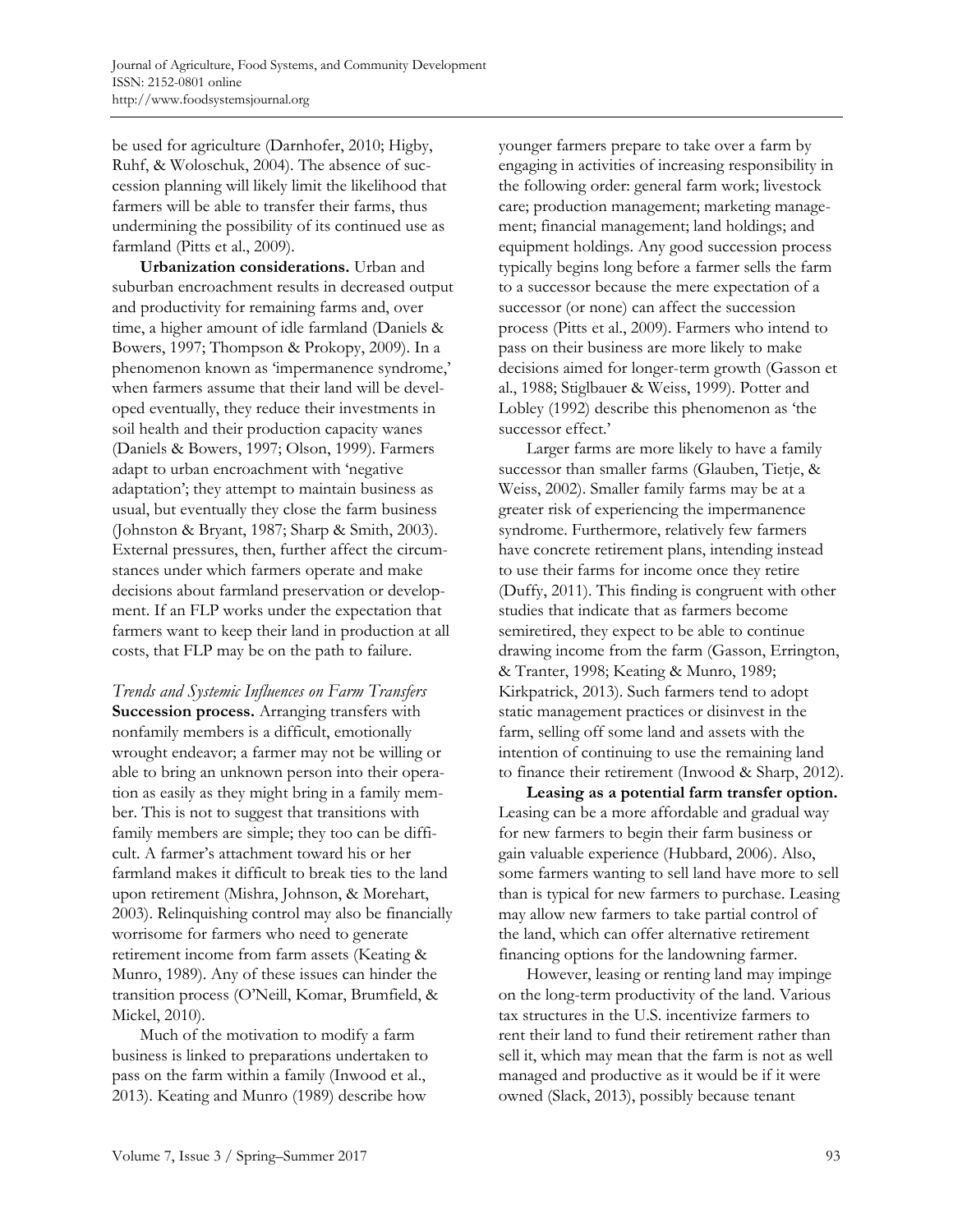farmers are likely to take few big risks in their farming operations (Fukunaga & Huffman, 2009). Leasing arrangements offer no guarantee that production would continue after the death of the landowner (Slack, 2013). Furthermore, farmland available to rent may not be suitable for new farmers; if the land available is excess land without a house or other buildings, it is more likely that an established neighboring farmer will lease it. The more farmland that is rented in such scenarios limits the land available for young farmers to purchase (Ilbery, Ingram, Kirwan, Maye & Prince, 2012).

 Given the limitations on the viability of leasing land on a long-term basis, FLPs should nurture farmers wanting to enter such arrangements, while being mindful that many new farmers choose to own land (Shute et al., 2011). As a short-term option, leasing may be acceptable, but as a longterm strategy, ownership may be a more successful option.

 **New farmers.** Understanding the behavior, motivations, situations, and needs of aspiring farmers is important when trying to create a more favorable farm transfer environment. New farmers are not all young; in the U.S., their average age in 2007 was 48 (USDA, 2007b), with approximately one-third over 55 (Ahearn & Newton, 2009; Inwood et al., 2013). New farmers are unevenly distributed across the U.S.; concentrations range from 10 percent or less in a county to as much as 50 (Ahearn & Newton, 2009). New farmers tend to start out with smaller farming operations; "entry rates decline as farm size grows" (Ahearn & Newton, 2009, p. 20). The average size of new farms in 2007 was 201 acres (81 hectares), less than half the average farm size of 418 acres or 169 hectares (USDA, 2007b). New farmers may want to start with smaller farms due to the challenges of accessing financing, resources, and information (Clark, Inwood, & Sharp, 2016). Furthermore, as beginning farmers are likely to have off-farm employment (as 80% do) (Inwood et al., 2013; USDA, 2007c), there is less need to make money solely from farming, lessening the need to purchase a large land parcel. The connection between age and off-farm employment is notable: new farmers may enter farming later in life after working in

other careers and saving for a farm purchase. They may also continue working in other jobs; new farmers are often drawn to the farming lifestyle as opposed to a farming career (Ahearn & Newton, 2009). In fact, in the 2007 U.S. census, 32 percent of new farmers<sup>4</sup> did not report any production on their land at all (Ahearn & Newton, 2009). Understanding that new farmers are not always young, are likely to seek out smaller farms, and may choose to be employed off the farm can provide insight that may support program innovations within FLPs to alleviate the potential difficulties in transferring land caused by these realities.

 **Incongruent needs: retiring vs. new farmers.** Beginning farmers have needs that are not aligned with those of established farmers. One problem is that established farmers have much more land and a larger farm business than a beginning farmer can often afford or manage (Inwood et al., 2013). New farmers face high startup costs (Ahearn & Newton, 2009), and as land values increase, it becomes even more difficult to buy large parcels of farmland (Lobley & Baker, 2012), which may not even suit the needs of new farmers (Ahern & Newton, 2009).

 **Importance of social networks.** Existing social networks create both opportunities and barriers. Strong social networks are important for beginning farmers, yet many—when they are from outside a given agricultural community—experience social isolation in communities where they attempt to begin their farming career (Mailfert, 2007). Such networks facilitate farm acquisition, since it is more likely for farms to be exchanged between friends, family members, and neighbors (Robison, Myers, & Siles, 2002, p. 45). Furthermore, farmland typically sells at a lower price when the seller knows the buyer, demonstrating that "relationships do matter in farmland exchange" (Robison et al., 2002, p. 57). New farmers who want to rent farmland may find themselves competing against established area farmers who want to

 $\overline{a}$ 

<sup>4</sup> The USDA defines 'beginning farmer' as someone operating a farm for 10 years or less regardless of how much income they derive from their farm. These farmers may not have a goal of producing agricultural commodities and may simply be living on the farmland (Ahearn & Newton, 2009).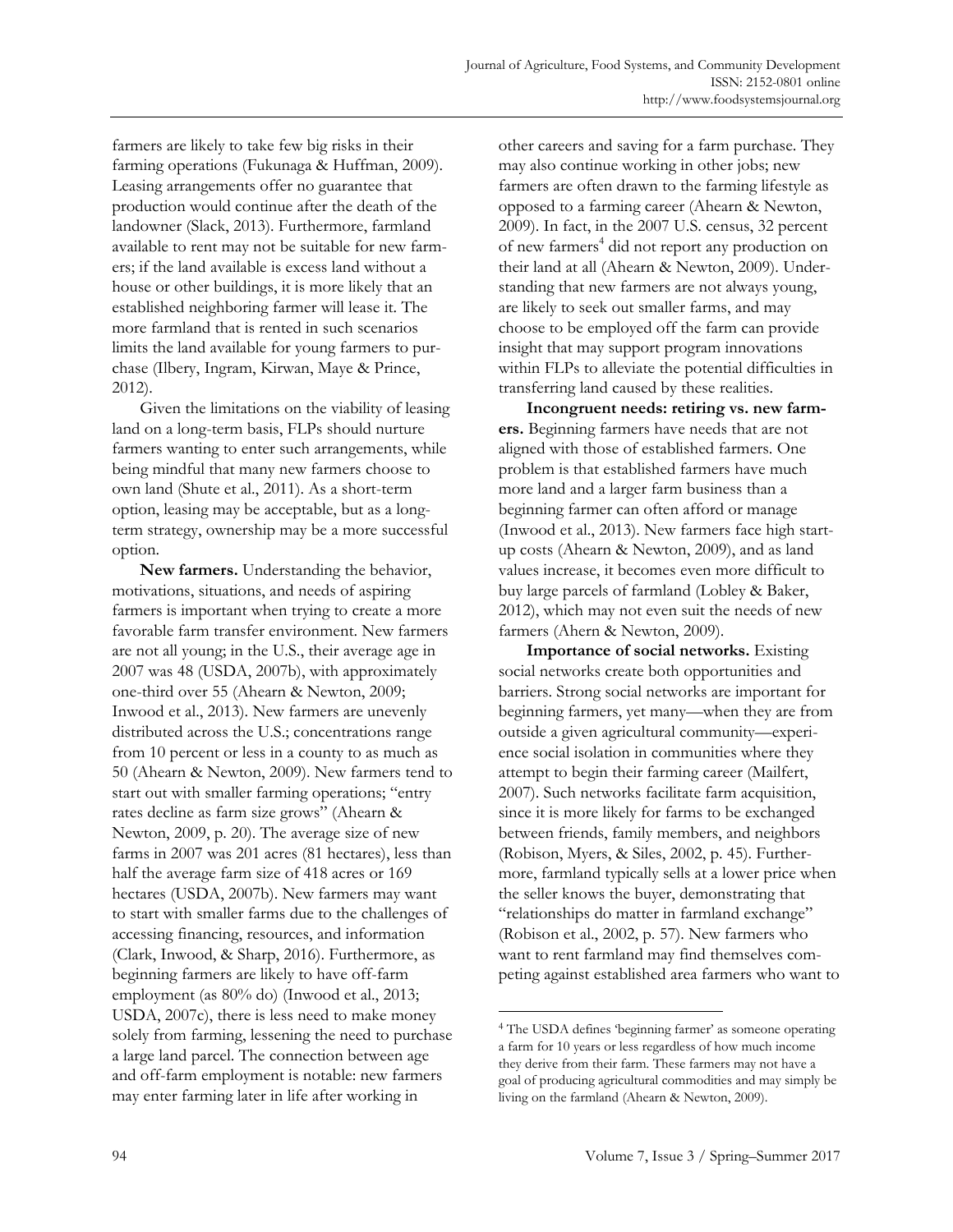expand their business (Ingram & Kirwan, 2011). Accordingly, new farmers wanting to make shortterm arrangements with an established farmer to gain experience may find it difficult to do so.

 Study participants emphasized that they are as interested in helping farmers find opportunities as they are in facilitating farm sales. Recalling what was discussed earlier about incorrect assumptions about how farmers value their farmland, the understanding that farmers have strong social bonds can be an advantage to FLPs. We suggest that time and

energy spent building social networks between retiring and new farmers could result in more favorable outcomes later in terms of farm transfers.

## *Recap of FLP Challenges*

Table 4 summarizes the challenges FLPs identified during this research (Column 1), and possible solutions that we have proposed (Column 2). Acknowledging and addressing challenges, problems, and common mistakes of FLPs are foundational in developing a more effective FLP. The

|  | <b>Table 4. FLPs: Existing Problems and Potential Solutions</b> |  |  |
|--|-----------------------------------------------------------------|--|--|
|--|-----------------------------------------------------------------|--|--|

|                     | Problem                                                                                                               | <b>Solution</b>                                                                                                                                                                                               |  |
|---------------------|-----------------------------------------------------------------------------------------------------------------------|---------------------------------------------------------------------------------------------------------------------------------------------------------------------------------------------------------------|--|
| Program Challenges  | Heavy reliance on internet to recruit<br>farmers with land                                                            | • Face-to-face recruitment<br>• Hard copy/mail-in registrations for program<br>• Staff to facilitate matches more actively<br>• Educate farmers on Internet use and online security                           |  |
|                     | Unclear long-term goals                                                                                               | • Clarify long-term goals and develop viable strategy                                                                                                                                                         |  |
|                     | Short-term goals do not match long-term<br>strategy                                                                   | • Determine whether other initiatives should be undertaken alongside<br>FLP (lobby for better policies and/or legislation, find secure funding,<br>build and strengthen farming networks, etc.)               |  |
|                     | Understaffed programs                                                                                                 | • Better align staffing with the program tasks and actions known to have<br>the greatest influence to optimize staff impact<br>• Where possible, hire more staff                                              |  |
|                     | Unstable funding leads to lack of long-<br>term planning                                                              | • Secure long-term funding <sup>a</sup>                                                                                                                                                                       |  |
|                     | Not connected to ready and affordable<br>specialists on farm transitions (e.g.,<br>lawyers, real estate agents, etc.) | • Establish connections with professionals willing to support and/or<br>facilitate major parts of the farm transition, possibly including<br>counselors to help with personal stresses experienced by farmers |  |
| External Challenges | Mismatched farm size to sell, rent, or buy                                                                            | Enhance cooperative farming opportunities to create more flexible<br>$\bullet$<br>options                                                                                                                     |  |
|                     | Farmers with land renting to established<br>farmers rather than to beginning farmers                                  | • Create and foster strong mentorship programs and farmer networks                                                                                                                                            |  |
|                     | Farms are too expensive for beginning<br>farmers                                                                      | • Work with alternative or innovative financing mechanisms to create<br>better financing options for beginning farmers                                                                                        |  |
|                     | Weak networks for beginning farmers                                                                                   | • Create more mentorship opportunities, farm community integration<br>programs, and networking opportunities for new and established<br>farmers                                                               |  |
|                     | Farmers often unprepared for farm<br>transfers, or succession plans made too<br>late to maintain viable farm business | • Provide education on succession planning for farmers at all ages and<br>stages of their farming career                                                                                                      |  |
|                     | Lack of trust between farmers selling and<br>new farmers buying land                                                  | • Create more opportunities for incorporating new farmers into the<br>farming world<br>• Provide networking opportunities                                                                                     |  |
|                     | Family farms may be sold after each<br>generation                                                                     | • Create a culture of farm succession planning for non-family members                                                                                                                                         |  |

a The difficulty of this task is fully recognized, but it must be stated here because adequate funding is imperative to the long-term planning and implementation of a well-functioning FLP.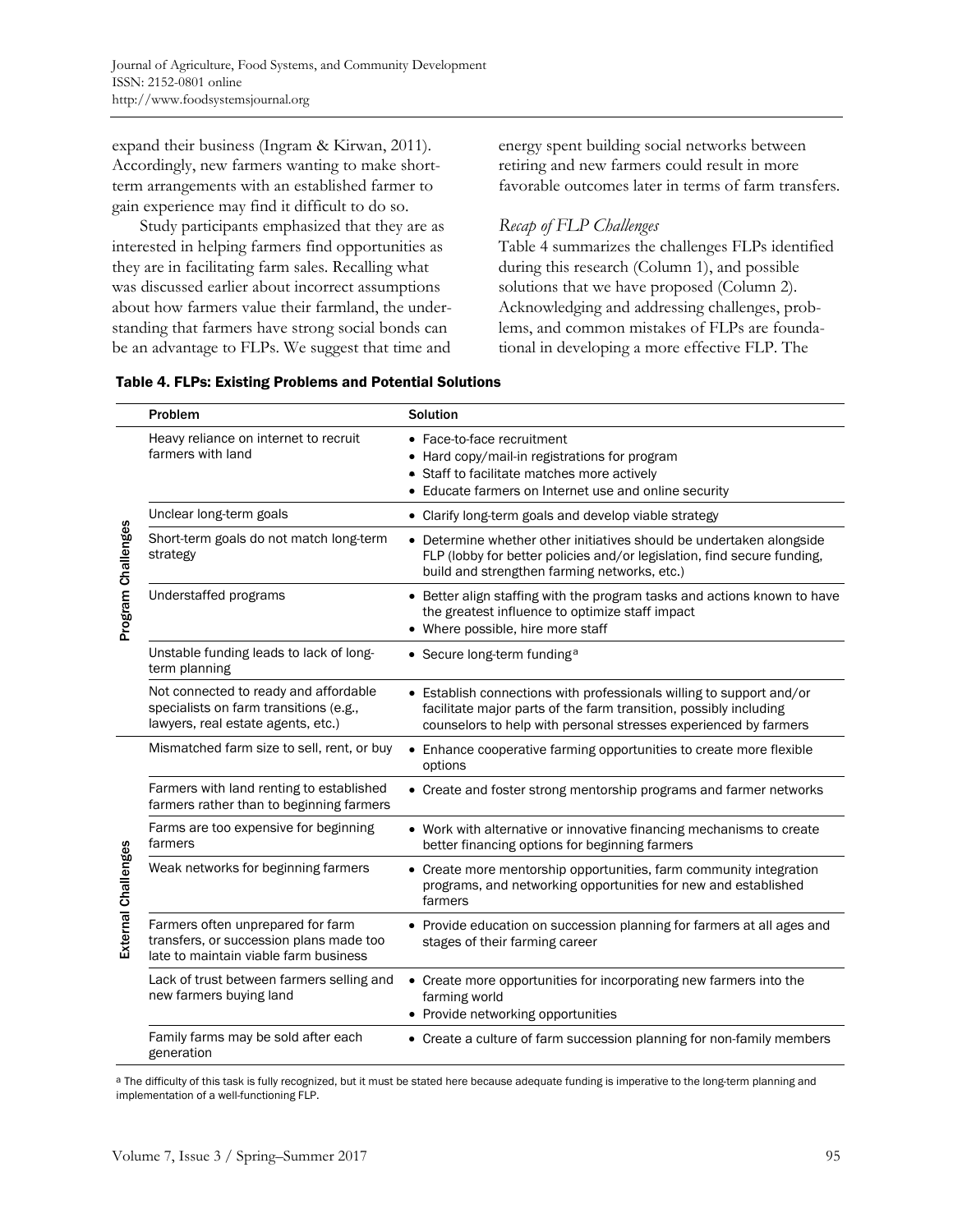table has been divided into two sections: the challenges specific to how the programs operate (Program Challenges), and external challenges (External Challenges) that are more systemic and institutionalized within the agriculture sector. By understanding the problems with current FLPs, one can integrate mechanisms and strategies into newly developed programs to address such issues.

 The revised ToC (Table 5) draws from the evaluation work completed here. From the development of the CS, it became clear that the original ToC is flawed; that is, program activities seem to be based on flawed assumptions. Therefore, the ToC was revised to better reflect conditions that may ensure the success of an FLP. The hope is that this new, more robust ToC can be used to create a new FLP or to update an existing FLP's programming. Stage 1 of Table 5 focuses on an FLP's dayto-day activities, the reasoning behind them, and possible risks that may prevent success. If the actions taken by the FLP as outlined in Stage 1 are successful, certain short-term outcomes would be expected. Stage 2 outlines immediate (short-term) expected outcomes. Stage 3 focuses on indirect (long-term) outcomes that may result from the program outputs (Stage 1) and the short-term outcomes (Stage 2). This revised ToC can serve as either a starting point for a new FLP or a point of evaluation for existing FLPs.

### **Discussion: Contribution of FLPs**

Stages four through six of CA focus on building the contribution story of FLPs. The information needed to build the CS is presented in the previous sections. The final task in the CS is to make a statement of contribution (SoC)*,* a short summary of how well the programs meet—or do not meet intended outcomes (Mayne, 2001). In the context of this research, the following statement is offered: FLPs are well-intentioned programs aimed at addressing real concerns in the farming community, but in their current form are not able to effectively facilitate large numbers of farm transfers.

 FLPs have not demonstrated their ability to successfully, reliably, and routinely facilitate farm transfers on a large scale. Although this is a reasonable metric of success, FLP staff have often been reticent to define success in this way. This would

suggest a recognition of their limited influence. While their efforts have not been entirely in vain, one must consider the steady rate of farmland loss each year, the number of farm sales that occur outside an FLP program, and the limited influence FLPs have had facilitating these transfers. It remains unclear if FLPs actually did facilitate successful matches, thereby preventing the sale of farmland for development, or if FLPs simply capitalized on a farmer's commitment to succession and provided an additional avenue to do so.

 The crucial challenges FLPs have yet to face include reliance on the Internet for initiating farmer connections, despite evidence of its lack of effectiveness; a small staff complement, who are unable to provide legal, financial, and professional assistance required by farmers; limited resources and mechanisms for bridging the gap between new farmer financial capacity and the price of farmland; weak networks for new farmers and FLPs' limited ability to improve them; and a mismatch in the requirements of new and retiring farmers. If they are to be relevant in the longer term, FLPs need to carefully assess each of these challenges and determine their capacity to overcome them. Importantly, challenges must be addressed simultaneously—as they are essential components of a farm transfer and work synergistically. FLPs should consider several improvements to their structure, programming, and skill set. While these recommendations are not necessarily a component of CA, our research has resulted in several recommendations that may help mitigate problems experiences by FLPs.

### *Strengthening Networks*

FLPs should not operate in isolation; many FLPs do function within an organization that can provide education for farmers and consumers, networking opportunities, professional development, and so forth. Networks are vital for farmers, and new farmers especially. FLPs should consider expanding networks by partnering with other organizations—connecting with local, state, or even the federal government, education centers and universities, financial institutions, or real estate and legal professionals. Having strong support from these types of institutions can strengthen the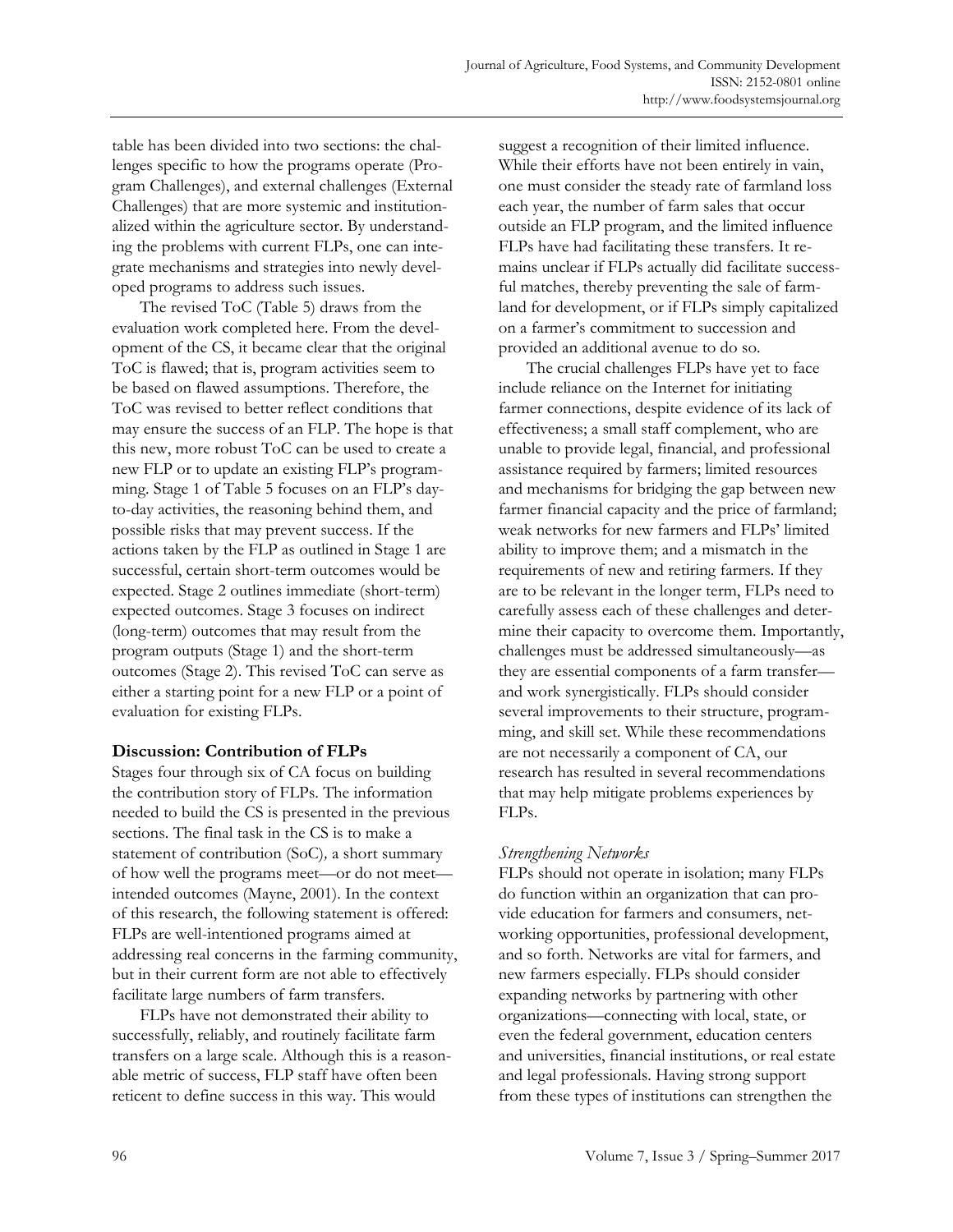| Description/Activity                                                                                                              | <b>Assumption</b>                                                                                                                           | Risk                                                                                                                                                |
|-----------------------------------------------------------------------------------------------------------------------------------|---------------------------------------------------------------------------------------------------------------------------------------------|-----------------------------------------------------------------------------------------------------------------------------------------------------|
|                                                                                                                                   | Stage 1: Program Outputs: Specific activities done by FLP and day-to-day program activities                                                 |                                                                                                                                                     |
| Heavy focus on succession plan-<br>ning education for all farmers:<br>hold workshops, provide<br>literature, etc.                 | Succession planning is essential to foster<br>farm transfers and is the foundation of<br>successful farm transfers.                         | Succession planning has not occurred<br>yet; farmers do not prepare for the<br>emotional and/or social challenges that<br>accompany farm transfers. |
| Personal outreach by staff to all<br>farmers approaching retirement<br>age without a successor.                                   | Personal connections are the most<br>effective way of bringing retiring farmers<br>into the program.                                        | Farmers are not interested or are<br>skeptical of the service.                                                                                      |
| Offer Internet database as a<br>supplementary tool, targeted to<br>young farmers.                                                 | Young farmers are more likely to use the<br>Internet to find information and connect<br>to farming opportunities and<br>communities.        | Relying on the database to attract new<br>farmers may not be the most effective<br>form of engagement.                                              |
| Partner with and utilize farm tran-<br>sition specialists (e.g., lawyers,<br>real estate agents) to facilitate<br>farm transfers. | This will help the FLP meet specific needs<br>of farmers who will use the program.                                                          | Could be difficult to bring in these<br>partners on a reliable basis.                                                                               |
| Connect young farmers with loan<br>and financing opportunities.                                                                   | The FLP should help with all aspects of<br>farm transfers, including helping young<br>farmers secure funding.                               | There are funding bodies in place, and it<br>may not be possible for the FLP to offer<br>more funding.                                              |
| Host localized networking oppor-<br>tunities, e.g., farm tours or work<br>parties.                                                | This can help broaden a farmer's network,<br>provide opportunities for older and young<br>or new farmers to mingle, and establish<br>trust. | Farmers may not want to participate in<br>these types of events and will still choose<br>to develop their own networks.                             |
| <b>Stage 2: Immediate Outcomes</b>                                                                                                |                                                                                                                                             |                                                                                                                                                     |
| Farmers are better prepared for<br>retirement and succession.                                                                     | The information given is appropriate and<br>applicable.                                                                                     | Improper planning and lack of education<br>is not what prevents farmers from<br>selling their land to a new farmer.                                 |
| Stronger networks in the farming<br>community.                                                                                    | Strong networks build trust between<br>farming generations.                                                                                 | Trust and confidence in the abilities of<br>new farmers may not actually improve<br>chances for succession.                                         |
| Begin matching retiring and new<br>farmers.                                                                                       | Farmers are interested in using the FLP<br>services.                                                                                        | Farmers are not served by the FLP and<br>choose not to participate.                                                                                 |
| Stage 3: Indirect (Long-term) Outcomes                                                                                            |                                                                                                                                             |                                                                                                                                                     |
| Farm transfers are arranged and<br>completed.                                                                                     | FLP was able to meet the needs of<br>farmers to facilitate a farm transfer.                                                                 | Farmers still have difficulty transferring<br>their farm to a nonfamily member.                                                                     |
| Farms continue to be productive.                                                                                                  | New owners continue to use the land for<br>food production.                                                                                 | Farms turn into hobby farms and are not<br>especially productive.                                                                                   |
| Farm transfers become a regular<br>part of farm businesses.                                                                       | Family succession decreases and farmers<br>need to sell the farm upon retirement.                                                           | Farm transfers to nonfamily members<br>remain difficult and rare.                                                                                   |
| Farmland is protected from urban<br>development.                                                                                  | Farmers will choose to keep their land in<br>farming if they can.                                                                           | Farmers are able to financially benefit<br>from selling their land for development<br>and prefer this option to fund their<br>retirement.           |

#### Table 5. Revised Theory of Change for a Farm Link Program (FLP)

resources that FLPs can offer.

 By affiliating with other farming organizations, FLPs can gain credibility with potential land sellers. Relying on landowning farmers to register online to

list their land has not proven successful; FLPs need to find other ways to foster participation. More direct interaction may help farmers recognize the benefits and opportunities of participating in FLP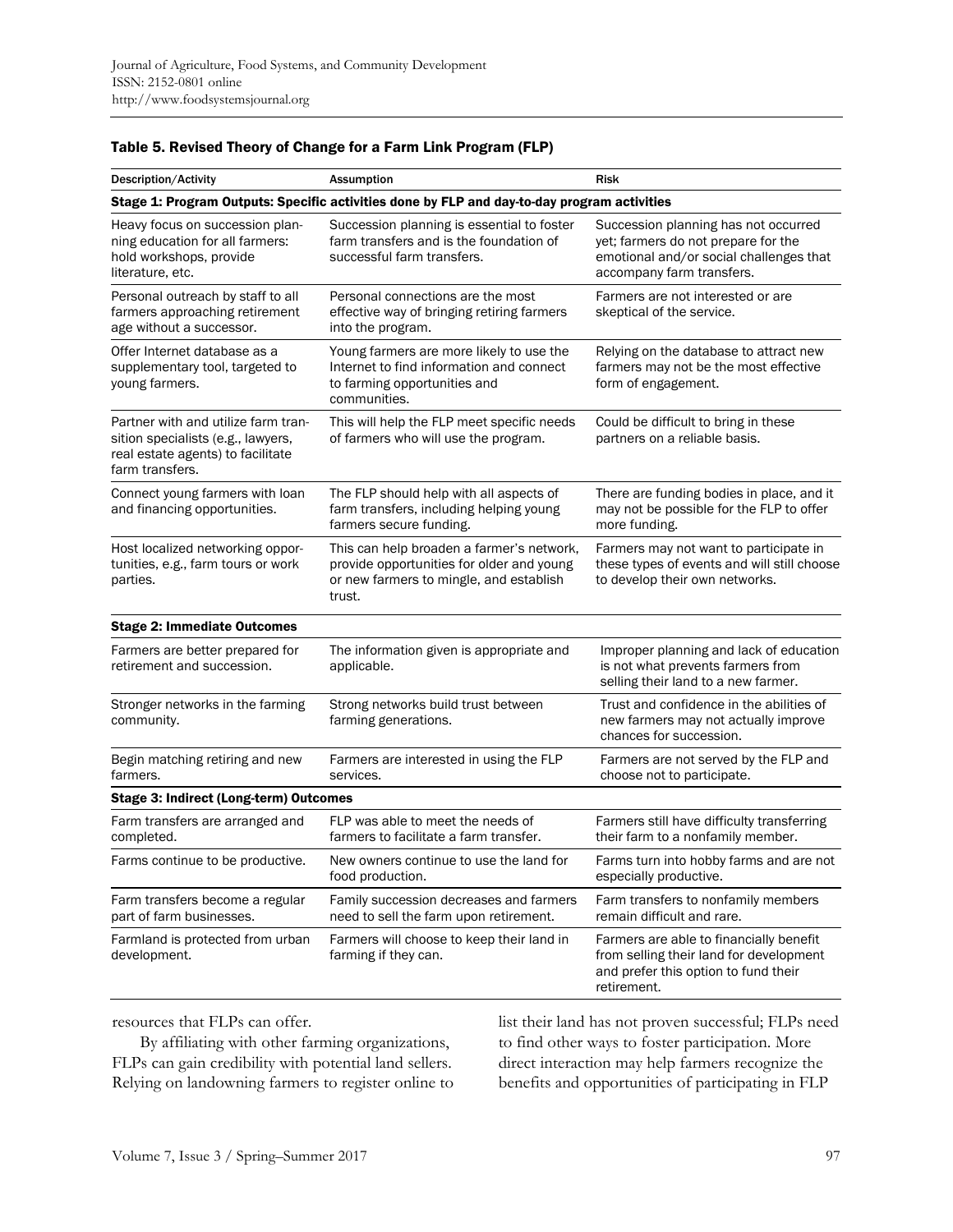programming and the transfer process. In addition, implementing integrated networking strategies that have been utilized in other sectors is important; farmers are a heterogeneous, disparate group, and looking to other sectors that have integrated such network development successfully could be tremendously helpful. Of particular interest could be industrial-sector network development strategies that seek to bring together small and medium-sized enterprises and industrial players who have potential resources to exchange but no other obvious grounds for interaction.

# *Normalize Succession Planning*

As the number of farmers seeking to retire increases and land values continue to rise, FLPs will need to strengthen their programming if they are to play a relevant role in supporting sustainable succession of farm land in the U.S. As noted, FLPs need to improve opportunities for face-to-face networking and facilitating more meaningful interaction. This will either require more staff and funding (a challenge), or more innovative approaches to facilitating interaction between land sellers and seekers. Family transfers are declining, so it is essential for FLPs and related initiatives to find ways to meaningfully connect with farmers and actively encourage them to think and plan for succession early on.

# *Improve Financial Support*

Funding a new farming venture is onerous; FLPs can expand financial support services and secure avenues that would allow them to offer financial assistance to new farmers. Although California FarmLink did not participate in this research,<sup>5</sup> publicly available information suggests that its program structure allows it to facilitate financial support for new farmers. It has more staff than any of the FLPs that participated in this study, and its staff becomes very involved in the transfer process. California FarmLink also can offer new farmers loans of up to US\$25,000 and has connected with alternative financing sources to provide further assistance (California FarmLink, 2013). It has reportedly assisted over 3,000 farm businesses and

has successfully arranged 125 farm leases and related partnerships (California FarmLink, n.d.). Its hands-on, practical approach appears to demonstrate an understanding of the main challenges linked to farm transfers. Ideally, FLPs serve as a distribution broker for resources such as start-up grants or funding that supports new farmers, thus helping new farmers to find both land and funding.

### *Evaluation Processes*

Regular and systematic evaluation of FLP activities is essential. Part of the evaluation should be to ensure that the FLP's goals are articulated clearly and specifically. Understanding the links between initiatives and the FLP's goals, internal capacity to deliver on initiatives, and ultimate success of the transfer program should help inform any changes or improvements the FLP may need. Those working in FLPs must also recognize outside contributing factors that influence farm transfers, and those factors must be accounted for in FLP programming as much as possible. CA could serve as a useful framework for individual, ongoing FLP evaluations.

### *Innovative Stakeholder Engagement*

FLPs are not the only operations that face challenges engaging with their stakeholder groups. During their program evaluations, it is imperative that FLPs seek out innovative mechanisms used to connect disparate groups, not only those within other farming related organizations, but also those in different sectors.

# **Conclusions**

While FLPs have the potential to help farmers find reasonable and appropriate farmland arrangements suitable to their own personal circumstances, several FLPs involved in this study have yet to experience much success, in terms of transfer numbers or in facilitating other types of land arrangements. More successful programs have some of the essential criteria for success in place, although each program is strong in different areas. Common strengths include having established networks within farm communities, spending time recruiting landowners, and offering legal and financial support. This research has helped to position the work

 $\overline{a}$ 

<sup>5</sup> They were, however, invited to do so.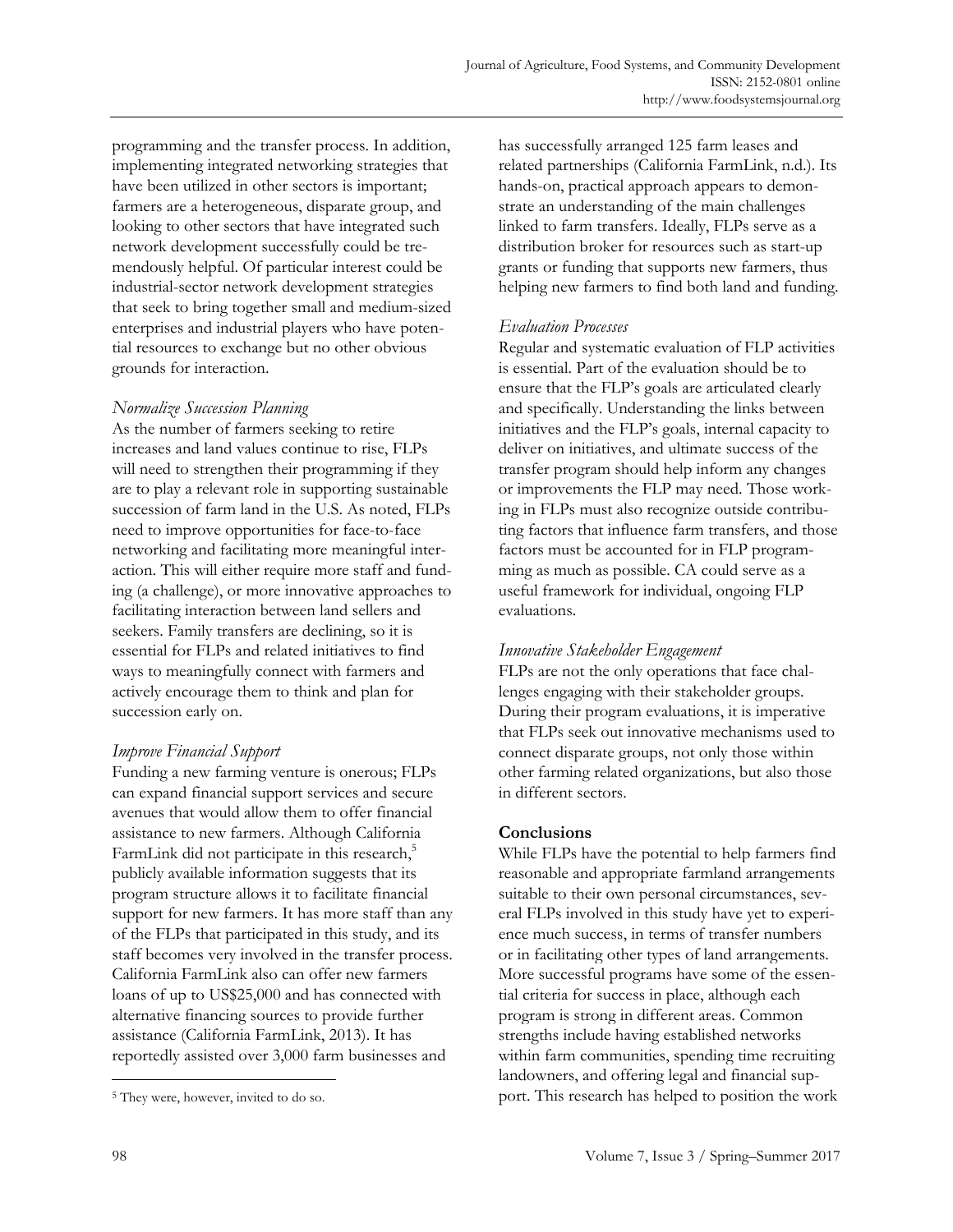of FLPs within a broader context, leading to a better understanding of the contribution FLPs can make toward preserving farmland, helping farmers retire with financial security, and assisting new farmers with start-up costs and access to land. FLPs need to clearly understand and articulate their own internal goals and limitations in order to be a useful resource, and they should monitor and evaluate their program offerings. Providing an Internet database and a website is not enough to encourage farm transfers. More work needs to focus on the actual development and strengthening of networks, particularly between other organizations supporting successful farm transfers, and between potential land sellers and seekers.

 This research contributes to the body of knowledge associated with FLP effectiveness, which currently suffers from a dearth of material. In addition, we have found CA to be a useful framework for future FLP research because it requires analysis that incorporates many outside factors, from tax structures to attitudes and beliefs about farmland. Each factor is worthy of specific study in the context of farm transfers and FLPs. A fuller understanding of the changing trends in farm ownership and the opportunities and challenges presented is also an important research area.

 It was beyond the scope of this research to engage directly with farmers who have used FLP services, but further research could focus on whether FLPs met their needs and expectations, and thus identify more specific criteria for success for FLPs. Additionally, it would be useful to research the experiences of farmers who have sold their farmland for development; their stories could inform ways to mitigate the loss of farmland to urban development.

 Understanding the role of FLPs can be an important component in the discussion about farmland preservation and how to better support transitioning farmers. To date, FLP programs have met with limited success, but with specific changes, FLPs could play an important role in keeping farmland in production. This study has used an evaluation framework for the first time to assess FLPs' effectiveness in facilitating farm transfers. This research has made a strong case for FLPs to include formal evaluations regularly as a means to

find practical ways to improve on program offerings. As external conditions change and more farmers find they have difficulty transferring their farms, FLPs will need to change and adapt as well. Knowing where change is necessary in their program operations can be found through rigorous evaluation, thus improving prospects for FLP success.

### **References**

- Ahearn, M. C., & Newton, D. J. (2009). Beginning farmers and ranchers. *Economic Information Bulletin, 53.* https://dx.doi.org/10.2139/ssrn.1408234
- Amshoff, S., & Reed, D. (2005). Health, work, and safety of farmers ages 50 and older. *Geriatric Nursing, 26*(5), 304–308.

http://dx.doi.org/10.1016/j.gerinurse.2005.08.008

- Anderson, A. (2005). An introduction to theory of change. *The Evaluation Exchange, 11*(2). Retrieved from http://www.hfrp.org/evaluation/theevaluation-exchange/issue-archive/evaluationmethodology/an-introduction-to-theory-of-change
- Ball, A. L., & Wiley, A. (2005). The aspirations of farm parents and pre-adolescent children for generational succession of the family farm. *Journal of Agricultural Education, 46*(2), 36–46. http://www.jaeonline.org/index.php/back-issues/
- Ballantyne, P. (2009). Accessing, sharing and communicating agricultural information for development: Emerging trends and issues. *Information Development, 25*(4), 260–271. http://dx.doi.org/10.1177/0266666909351634
- Briggeman, B. C., & Whitacre, B. E. (2010). Farming and the Internet: Reasons for non-use. *Agricultural and Resource Economics Review, 39*(3), 571–584. https://dx.doi.org/10.1017/S1068280500007528
- California FarmLink. (n.d.). *About us.* Retrieved in February 2013 from http://www.californiafarmlink.org/about-us

Charatsari, C., & Lioutas, E. D. (2013). Of mice and men: When face-to-face agricultural information is replaced by a mouse click. *Journal of Agricultural & Food Information, 14*(2), 103–131. https://dx.doi.org/10.1080/10496505.2013.774276

Chiu, S., Cheyney, M., Ramirez, M., & Gerr, F. (2015). Where do agricultural producers get safety and health information? *Journal of Agromedicine, 20*(3), [265–272. https://dx.doi.org/10.1080/1059924X.](https://dx.doi.org/10.1080/1059924X.2015.1045156)  2015.1045156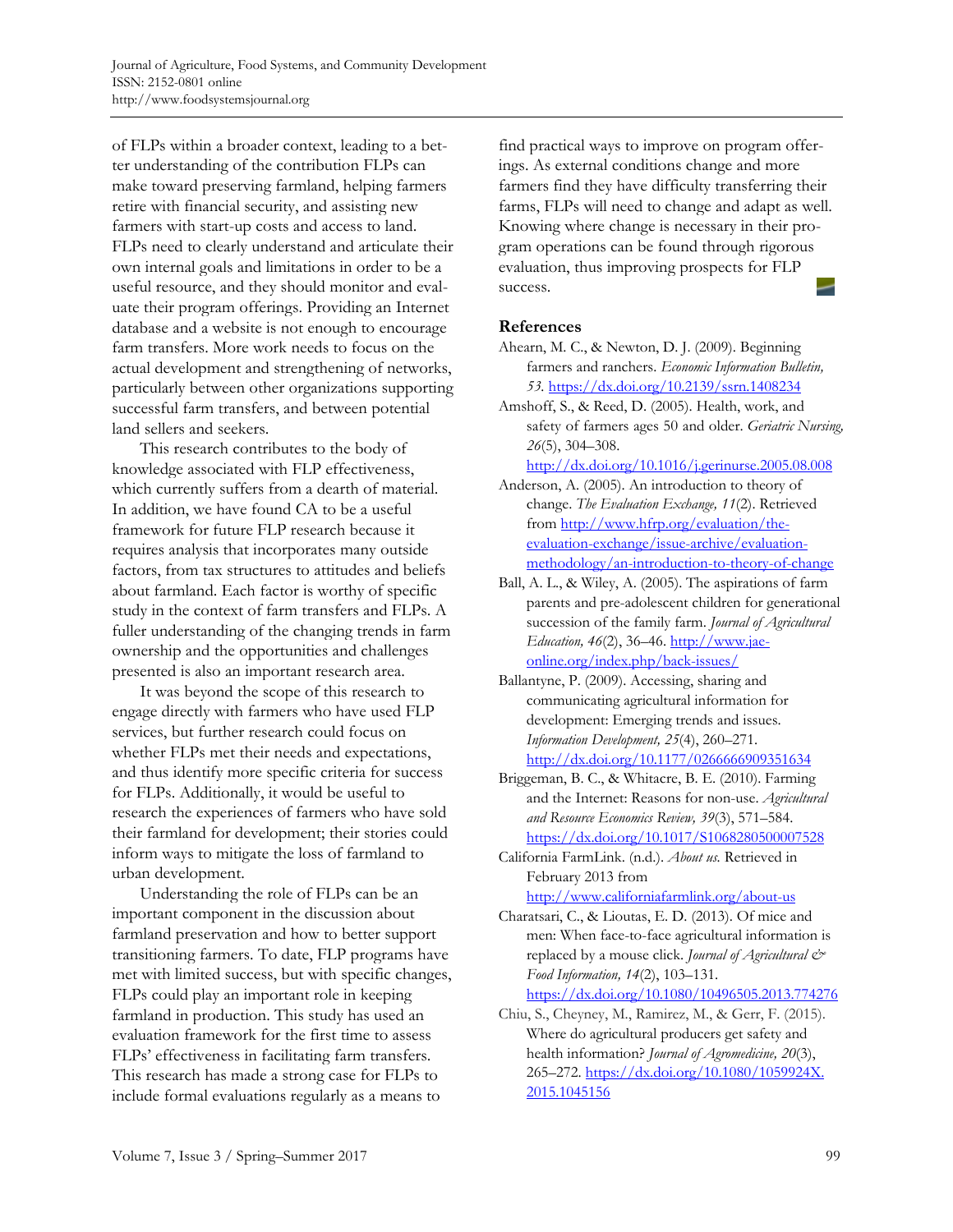- Clark, J. K., Inwood, S., & Sharp, J. S. (2016). Local food systems: The birth of new farmers and the demise of the family farm? In N. Reid, J. Gatrell, & P. Ross. (Eds.), *Local food systems in old industrial regions: Concepts, spatial context, and local practices* (pp. 131–145). Abingdon, UK & New York: Routledge.
- Daniels, T. L., & Bowers, D. (1997). *Holding our ground: Protecting America's farms and farmland*. Washington, DC: Island Press.
- Darnhofer, I. (2010). Strategies of family farms to strengthen their resilience. *Environmental Policy and Governance, 20*(4), 212–222. http://dx.doi.org/10.1002/eet.547
- Delahais, T., & Toulemonde, J. (2012). Applying contribution analysis: Lessons from five years of practice. *Evaluation, 18*(3), 281–293. http://dx.doi.org/10.1177/1356389012450810
- Dessein, J., & Nevens, F. (2007). "I'm sad to be glad". An analysis of farmers' pride in Flanders. *Sociologia Ruralis, 47*(3), 273–292. http://dx.doi.org/ [10.1111/j.1467-9523.2007.00437.x](http://dx.doi.org/10.1111/j.1467-9523.2007.00437.x)
- Duffy, M. (2011). The current situation on farmland values and ownership. *Choices: The Magazine of Food, Farm, and Resource Issues, 26*(2). Retrieved from http://choicesmagazine.org/choices[magazine/theme-articles/farmland-values/the](http://choicesmagazine.org/choices-magazine/theme-articles/farmland-values/the-current-situation-on-farmland-values-and-ownership#sthash.iyEhMn8k.dpuf)current-situation-on-farmland-values-andownership#sthash.iyEhMn8k.dpuf
- Farmland Information Center (2013). *2010 Natural Resources Inventory*. Washington, DC: USDA Natural Resources Conservation Service & American Farmland Trust. Retrieved from http://www.farmlandinfo.org/2010-nationalresources-inventory
- Fukunaga, K., & Huffman, W. E. (2009). The role of risk and transaction costs in contract design: Evidence from farmland lease contracts in U.S. agriculture. *American Journal of Agricultural Economics, 91*(1), 237–249. https://dx.doi.org/ [10.1111/j.1467-8276.2008.01164.x](https://dx.doi.org/10.1111/j.1467-8276.2008.01164.x)
- Gasson, R., & Errington, A. J. (1993). *The Farm Family Business.* Wallingford, UK: CAB International.
- Gasson, R., Errington, A., & Tranter, R. (1998). *Carry on farming: A study of how English farmers have adapted to the changing pressures on farming.* London: Imperial College Press.
- Gasson, R., Crow, G., Errington, A., Hutson, J., Marsden, T., & Winter, D. (1988). The farm as a

family business: A review. *Journal of Agricultural Economics, 39*(1), 1–41. http://dx.doi.org/ [10.1111/j.1477-9552.1988.tb00560.x](http://dx.doi.org/10.1111/j.1477-9552.1988.tb00560.x) 

- Glauben, T., Tietje, H., & Weiss, C. R. (2002). *Intergenerational succession on family farms: Evidence from survey data* (Working Paper No. 0202). Kiel, Germany: University of Kiel, Department of Food Economics and Consumption Studies. Retrieved [from http://citeseerx.ist.psu.edu/viewdoc/down](http://citeseerx.ist.psu.edu/viewdoc/download?doi=10.1.1.577.6675&rep=rep1&type=pdf)  load?doi=10.1.1.577.6675&rep=rep1&type=pdf
- Gloy, B., Boehlje, M., Dobbins, C., Hurt, C., & Baker, T. (2011). Are economic fundamentals driving farmland values? *Choices: The Magazine of Food, Farm, and Resource Issues, 26*(2)*.* Retrieved from http://www.choicesmagazine.org/choicesmagazine/theme-articles/farmland-values/areeconomic-fundamentals-driving-farmland-values
- Goeller, D. (2012). Facilitating succession and retirement in U.S. agriculture: The case of Nebraska. In M. Lobley, J. R. Baker, & I. Whitehead (Eds.), *Keeping it in the family: International perspectives on succession and retirement on family farms* (pp. 149–163)*.* Surrey, UK: Ashgate Publishing.
- Hamilton, L. B. (2005). *Agricultural land trusts: Preserving small farm heritage.* Winnipeg, Manitoba: Canadian Centre for Policy Alternatives.
- Higby, A., Ruhf, K., & Woloschuk, A. (2004). *Holding ground: A guide to Northeast farmland tenure and stewardship*. Belchertown, Massachusetts: New England Small Farm Institute.
- Howell, J. L., & Habron, G. B. (2004). Agricultural landowners' lack of preference for Internet extension. *Journal of Extension, 42*(6). Retrieved from http://www.joe.org/joe/2004december/a7.php
- Hubbard, P. F. (2006). *A land link for western Montana: Keeping land in agriculture from one generation to the next* (Master's thesis, University of Montana, Environmental Studies Department). Retrieved from http://scholarworks.umt.edu/etd/267/
- Hubona, G. S., & Geitz, S. (1997). External variables, beliefs, attitudes and information technology usage behavior. In R. H. Sprague (Ed.), *System Sciences, 1997, Proceedings of the Thirtieth Hawaii International Conference on System Sciences, v. 3* (pp. 21–28). Los Alimotos, California: IEEE Computer Society Press.

http://dx.doi.org/10.1109/HICSS.1997.661560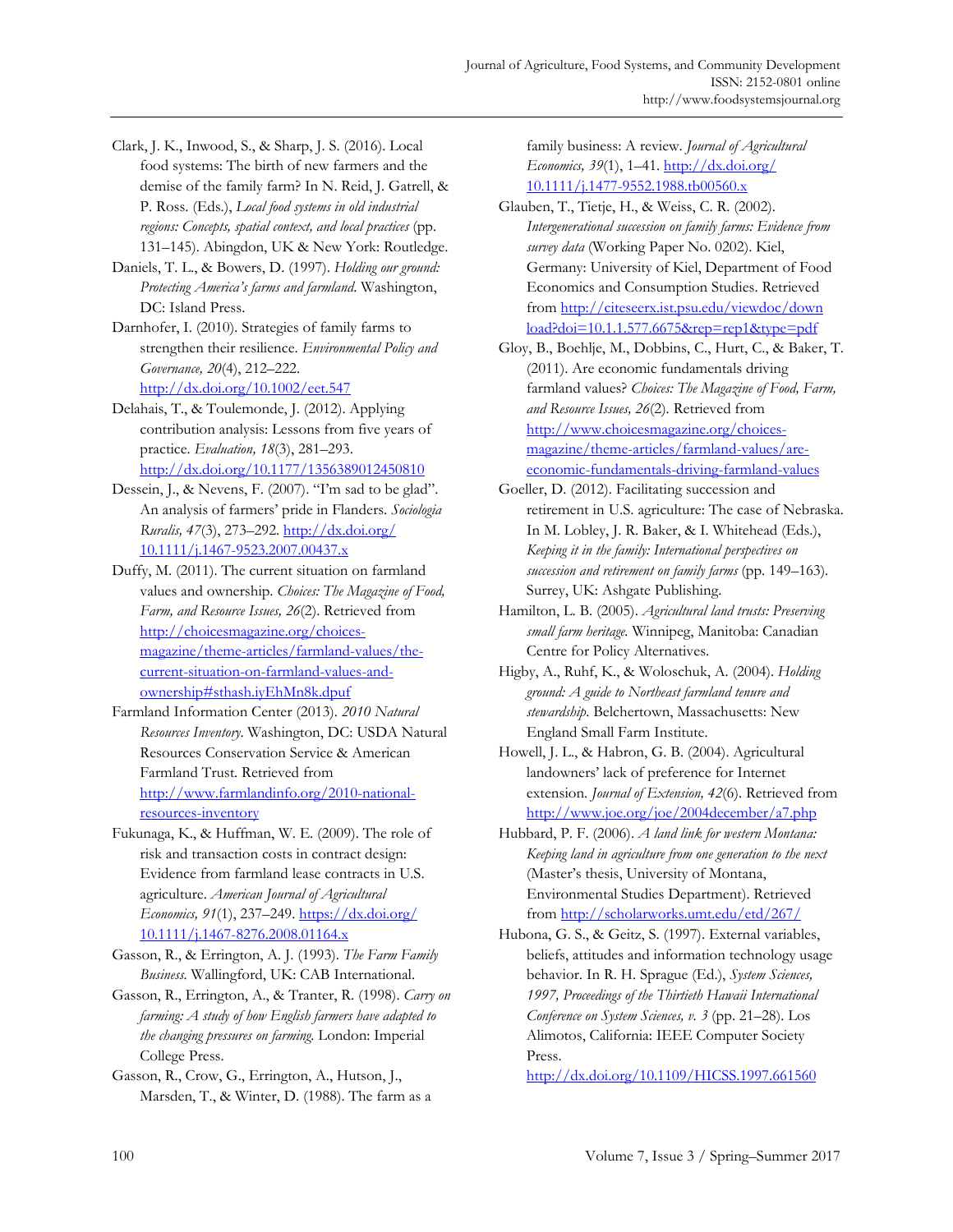- Ilbery, B., Ingram, J., Kirwan, J., Maye, D., & Prince, N. (2012). Non-successional entry into UK farming: An examination of two government-supported schemes. In M. Lobley, J. R. Baker, & I. Whitehead (Eds.), *Keeping It in the family: International perspectives on succession and retirement on family farms* (pp. 111– 127). Surrey, UK: Ashgate Publishing.
- Ingram, J., & Kirwan, J. (2011). Matching new entrants and retiring farmers through farm joint ventures: Insights from the Fresh Start initiative in Cornwall, UK. *Land Use Policy, 28*(4), 917–927. http://dx.doi. [org/10.1016/j.landusepol.2011.04.001](http://dx.doi.org/10.1016/j.landusepol.2011.04.001)
- Inwood, S. (2013). Social forces and cultural factors influencing farm transition. *Choices: The Magazine of Food, Farm, and Resource Issues, 28*(2), 1–5. Retrieved from http://choicesmagazine.org/choicesmagazine/theme-articles/transitions-in[agriculture/social-forces-and-cultural-factors](http://choicesmagazine.org/choices-magazine/theme-articles/transitions-in-agriculture/social-forces-and-cultural-factors-influencing-farm-transition#sthash.FD4Ba1hm.dpuf)influencing-farm-transition#sthash. FD4Ba1hm.dpuf
- Inwood, S. M., & Sharp, J. S. (2012). Farm persistence and adaptation at the rural-urban interface: Succession and farm adjustment. *Journal of Rural Studies, 28*(1), 107–117.

http://dx.doi.org/10.1016/j.jrurstud.2011.07.005

- Inwood, S., Clark, J. K., & Bean, M. (2013). The differing values of multigeneration and first‐generation farmers: Their influence on the structure of agriculture at the rural-urban interface. *Rural Sociology*, *78*(3), 346–370. http://dx.doi.org/10.1111/ruso.12012
- Johnston, T., & Bryant, C. (1987). Sustaining agriculture near cities. In W. Lockeretz (Ed.), *Sustaining agriculture near cities* (pp. 9–22)*.* Ankeny, Iowa: Soil and Water Conservation Society.
- Keating, N., & Munro, B. (1989). Transferring the family farm: Process and implications. *Family Relations, 38*(2), 215–218. http://dx.doi.org/10.2307/583678
- Khanal, A. R., & Mishra, A. K. (2013, February). Assessing the impact of internet access on household incomes and financial performance of small farms. Paper presented at the annual meeting of the Southern Agricultural Economics Association*,* Orlando, Florida. Retrieved from [http://ageconsearch.umn.edu/bitstream/143019/1](http://ageconsearch.umn.edu/bitstream/143019/1/SAEA_paper_Aditya_re_18Jan.pdf) /SAEA\_paper\_Aditya\_re\_18Jan.pdf

Kuethe, T.H., Ifft, J., & Morehart, M. (2011). The

influence of urban areas on farmland values. *Choices: The Magazine of Food, Farm, and Resource Issues, 26*(2). [Retrieved from http://www.choicesmagazine.](http://www.choicesmagazine.org/UserFiles/file/cmsarticle_30.pdf) org/UserFiles/file/cmsarticle\_30.pdf

- Kirkpatrick, J. (2013). Retired farmer—An elusive concept. *Choices: The Magazine of Food, Farm, and Resource Issues, 28*(2), 1–5. Retrieved from [http://www.choicesmagazine.org/UserFiles/file/c](http://www.choicesmagazine.org/UserFiles/file/cmsarticle_305.pdf) msarticle\_305.pdf
- Kuehne, G. (2013). My decision to sell the family farm. *Agriculture and Human Values, 30*(2), 203–213. http://dx.doi.org/10.1007/s10460-012-9393-7
- Lemire, S. T., Nielsen, S. B., & Dybdal, L. (2012). Making contribution analysis work: A practical framework for handling influencing factors and alternative explanations. *Evaluation, 18*(3), 294–309. http://dx.doi.org/10.1177/1356389012450654
- Lindstrom, M. J., & Bartling, H. (2003). Culture and society: Contested visions and values. In M. J. Lindstrom & H. Bartling (Eds.), *Suburban sprawl: Culture, theory, and politics* (pp.1–3). Lanham, Maryland: Rowman & Littlefield.
- Liu, Z., Adams, M., Cote, R., Geng, Y., & Li, Y. (2016) Comparative study on the pathways of industrial parks towards sustainable development between China and Canada. *Resources, Conservation and Recycling.* Advance online publication. http://dx.doi.org/10.1016/j.resconrec.2016.06.012
- Lobley, M., & Baker, J. R. (2012). Succession and retirement in family farm businesses. In M. Lobley, J. R. Baker, & I. Whitehead (Eds.), *Keeping it in the family: International perspectives on succession and retirement on family farms* (pp. 1–20)*.* Surrey, UK: Ashgate Publishing.
- Lyson, T. A. (2007). Civic agriculture and the North American food system. In C. Hinrichs & T. A. Lyson (Eds.), *Remaking the North American food system: Strategies for sustainability* (pp. 19–32)*.* Lincoln: University of Nebraska Press.
- Mailfert, K. (2007). New farmers and networks: How beginning farmers build social connections in France. *Journal of Economic and Social Geography, 98*(1), 21–31. http://dx.doi.org/10.1111/j.1467- 9663.2007.00373.x
- Mayne, J. (2001). Addressing attribution through contribution analysis: Using performance measures sensibly. *Canadian Journal of Program Evaluation, 16*(1), 1–24.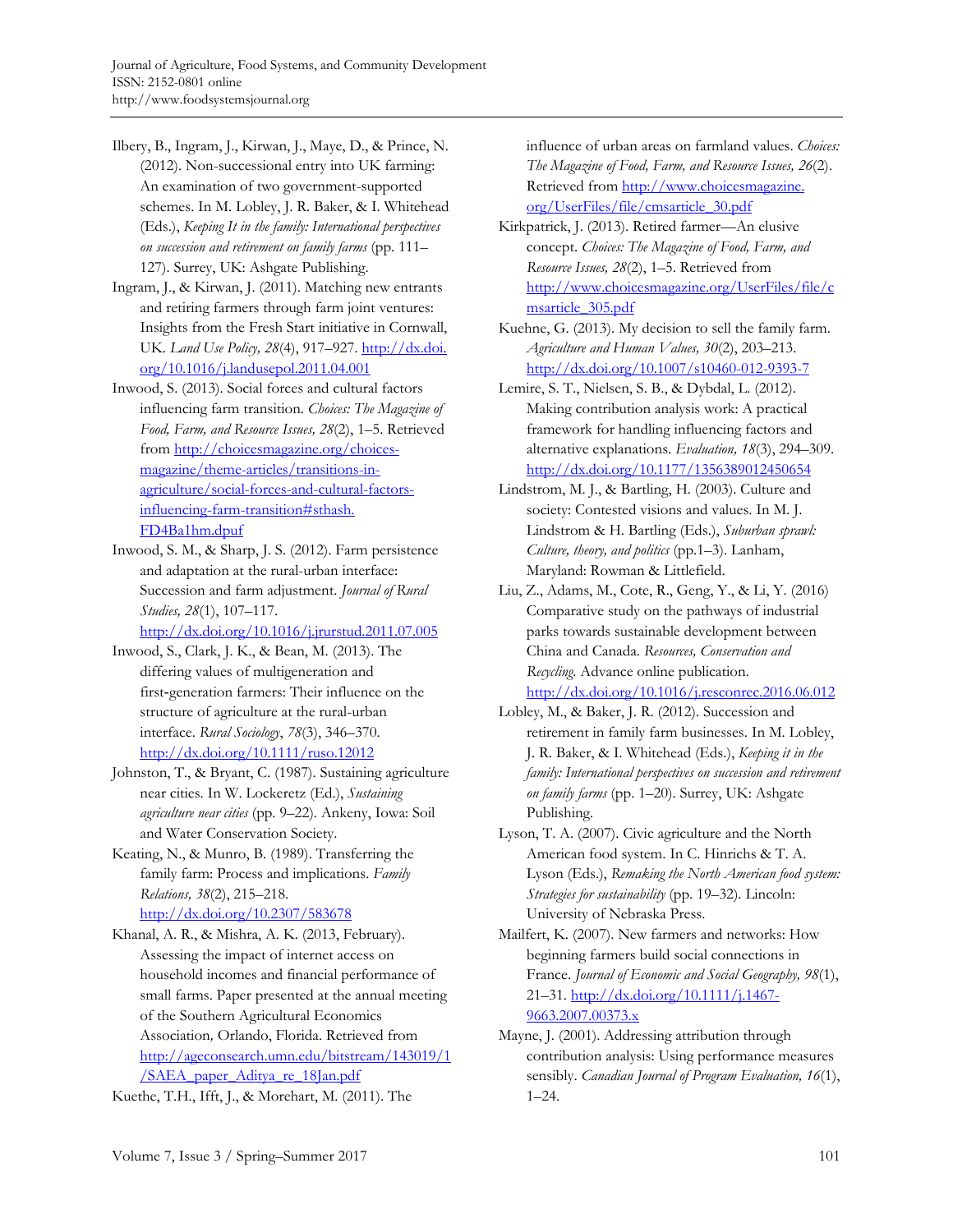Mayne, J. (2008). *Contribution analysis: An approach to exploring cause and effect* (Institutional Learning and Change Initiative Brief No. 16). Retrieved from the BetterEvaluation website: [http://betterevaluation.org/resources/guides/cont](http://betterevaluation.org/resources/guides/contribution_analysis/ilac_brief)

ribution\_analysis/ilac\_brief

Mayne, J. (2012). Contribution analysis: Coming of age? *Evaluation, 18*(3), 270-280.

https://dx.doi.org/10.1177/1356389012451663 McGuire, J., Morton, L. W., & Cast, A. D. (2013).

- Reconstructing the good farmer identity: Shifts in farmer identities and farm management practices to improve water quality. *Agriculture and Human Values, 30*(1), 57–69. http://dx.doi.org/10.1007/s10460-  $012 - 9381 - y$
- Mishra, A. K., El-Osta, H. S., & Johnson, J. D. (2004, August). *Succession in family farm business: Empirical evidence from the U.S. farm sector.* Paper presented at the annual meeting of the American Agricultural Economics Association*,* Denver, Colorado. http://purl.umn.edu/20114
- Mishra, A., Johnson, J., & Morehart, M. (2003, September). *Retirement and succession planning of farm households: Results from a national survey.* Paper presented at the National Public Policy Education Committee, Salt Lake City, Utah. Retrieved from [http://www.farmfoundation.org/news/articlefiles/](http://www.farmfoundation.org/news/articlefiles/85-mishrapaper10-1-03_version3.pdf) 85-mishrapaper10-1-03\_version3.pdf
- Mishra, A. K., & Park, T. A. (2005). An empirical analysis of Internet use by U.S. farmers. *Agricultural and Resource Economics Review, 34*(2), 253–264. https://dx.doi.org/10.1017/S1068280500008406
- Nickerson, C. J., Morehart, M., Kuethe, T., Beckman, J., Ifft, J., & Williams, R. (2012). *Trends in U.S. farmland values and ownership* (EIB-92). Washington, DC: USDA, Economic Research Service. Retrieved from www.ers.usda.gov/publications/pubdetails/?pubid=44660
- Olson, R. K. (1999). A landscape perspective on farmland conversion. In R. K. Olson & T. A. Lyson (Eds.), *Under the blade: The conversion of agricultural landscapes* (pp. 53–95). Boulder, Colorado: Westview Press.
- O'Neill, B., Komar, S. J., Brumfield, R. G., & Mickel, R. (2010). Later life farming: Retirement plans and concerns of farm families. *Journal of Extension, 48*(4),

Article No. 4FEA6. Retrieved from http://joe.org/ joe/2010august/pdf/JOE\_v48\_4a6.pdf

- Pitts, M. J., Fowler, C., Kaplan, M. S., Nussbaum, J., & Becker, J. C. (2009). Dialectical tensions underpinning family farm succession planning. *Journal of Applied Communication Research, 37*(1), 59– 79. http://dx.doi.org/10.1080/00909880802592631
- Potter, C., & Lobley, M. (1992). Aging and succession on family farms: The impact on decision-making and land-use. *Sociologia Ruralis, 32*(2–3), 317–334. http://dx.doi.org/10.1111/j.1467- 9523.1992.tb00935.x
- Robison, L. J., Myers, R.J., & Siles, M. E. (2002). Social capital and the terms of trade for farmland. *Review of Agricultural Economics, 24*(1), 44–58. https://dx.doi.org/10.1111/1058-7195.00005
- Scott, J., Cameron, S. D., & Benjamin, C. (2010). *Opportunities and challenges in Atlantic agriculture.*  Retrieved from http://nsfa-fane.ca/wp-content/ [uploads/2011/06/CrisiOpportunity\\_SCREEN.pdf](http://nsfa-fane.ca/wp-content/uploads/2011/06/CrisiOpportunity_SCREEN.pdf)
- Shadish, W. R., Cook, T. D., & Leviton, L. C. (1991). *Foundations of program evaluation: Theories of practice*. Newbury Park, California: SAGE.
- Sharp, J., & Smith, M. (2003). Social capital and farming at the rural-urban interface: The importance of nonfarmer and farmer relations. *Agricultural Systems, 76*[\(3\), 913–927. http://dx.doi.org/10.1016/S0883-](http://dx.doi.org/10.1016/S0883-2927(02)00083-5) 2927(02)00083-5
- Shute, L. L., Anderson, A., Bernhardt, H., Creech, T., Fleming, S. V., Oakley, E., & Shute, B. (2011). *Building a future with farmers: Challenges faced by young, American farmers and a national strategy to help them succeed.* Hudson, New York: National Young Farmers' Coalition. Retrieved from [http://www.youngfarmers.org/newsroom/building](http://www.youngfarmers.org/newsroom/building-a-future-with-farmers-october-2011/) -a-future-with-farmers-october-2011/
- Slack, T. (2013). Bridging the gap: Farm transition challenges facing elder farmers and the need for a nationwide farm-on program. *The Elder Law Journal, 20*(2), 485–520. Retrieved from

http://publish.illinois.edu/elderlawjournal/archives

Stenberg, P. L., & Morehart, M. J. (2007). *Age in the Internet age: Is the age of the farm operator a factor in online business use?* Rochester, New York: Social Science Research Network. Retrieved from https://ssrn.com/abstract=2110228